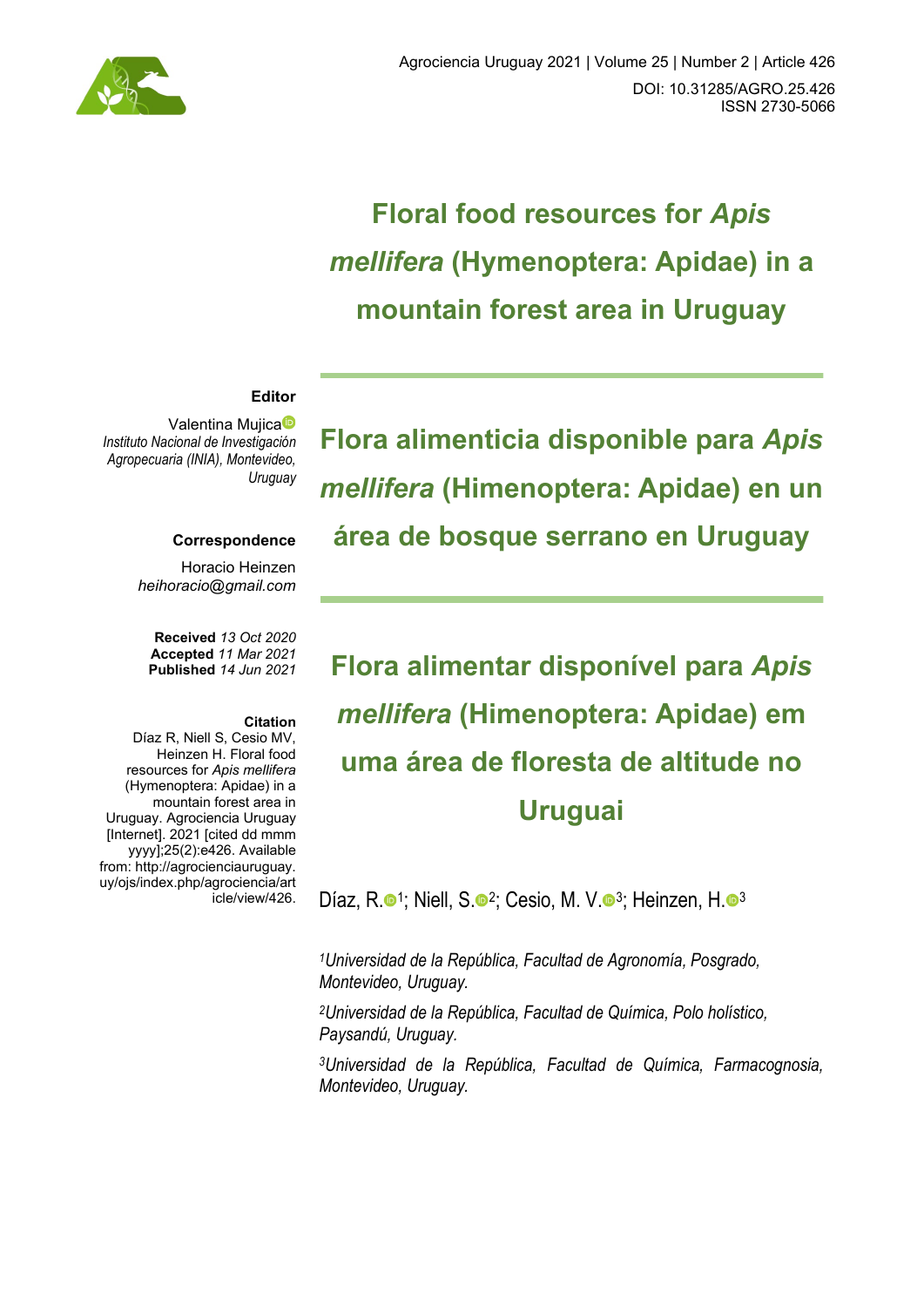

# **Abstract**

Knowing the blooms is useful to predict the behavior of *Apis mellifera* (honeybee) colonies. The objective was to determine the floristic characteristics of a mountain forest in Uruguay from the beekeeping point of view. We made eight visits in every three sites surrounding the apiary, at 10-20 m, 500 m and 1500 m distance. The first visit determined the species, families, origin (native or exotic), and frequency of each taxon. In subsequent visits, we censed which ones remained in bloom (presence or absence). We assigned each species a value of one to five for abundance (A) and the duration of flowering (P), during two years. Using the Shannon Index the floristic diversity was established. A generalized linear model was employed to analyze flowering through the response variables: presence of flowering in winter, spring, summer and autumn, as well as flowering duration. We calculated a Shannon Index of 3.6, indicating high biodiversity. Then we correlated the findings of the survey and literature reports on the occurrence of each species in melissopalynological studies in mature and immature honey. The expression "Convertible Flora" was coined to identify the floral resources whose pollen is stored when no flower is available. These were *Lithraea brasiliensis, Baccharis articulata, Baccharis trimera, Blepharocalyx salicifolius, Eugenia uniflora, Colletia Paradoxa, Oxalis sp., Scutia buxifolia, Jodina rhombifolia, Aloysia gratissima* for the spring and autumn seasons (*P* <0.05). The expression "Support Flora" (*P* <0.05) is used to classify those resources that are found in immature honey and are almost absent in mature honey, and are used as nutrients during the colony expansion: *Schinus engleri*, *Maytenus ilicifolia*, *Eryngium pandanifolium*, *Baccharis punctulata*, *Abutilon pauciflorum*, *Daphnopsis racemosa*, *Allophylus edulis*, and *Celtis tala*. This flora classification allows planning the expected developments and yields of honey from a region to establish technological useful and efficient packages of honey harvests.

**Keywords**: *Apis mellifera*, honeybee calendars, support flora, convertible flora

## **Resumen**

El conocimiento de las floraciones es útil para predecir el comportamiento de las colonias de *Apis mellifera* (abeja de la miel). El objetivo fue determinar las características florísticas desde el punto de vista apícola de un bosque serrano en Uruguay. Realizamos ocho visitas en tres sitios aledaños a la colmena: a 10-20 m, 500 m y 1500 m de distancia. En la primera visita determinamos especies, familias, origen (nativo o exótico) y frecuencia de cada taxón. En visitas posteriores, censamos cuáles estaban florecidas (presencia o ausencia). Asignamos a cada especie un valor de uno a cinco para la abundancia (A) y la duración de la floración (P), durante dos años. Utilizamos el índice de Shannon para medir la diversidad florística. Se utilizó un modelo lineal generalizado para analizar la floración a través de las variables respuesta: presencia de floración en invierno, primavera, verano y otoño, así como duración de la floración. Calculamos un índice de Shannon de 3,6, lo que indica una alta biodiversidad. Luego correlacionamos los hallazgos de la prospección con datos de la literatura sobre la ocurrencia de cada especie en estudios melisopalinológicos en mieles maduras e inmaduras. Por último, definimos el término *flora convertible* para identificar los recursos florales cuyo polen se almacena cuando no hay ninguna flora disponible. Estas fueron *Lithraea brasiliensis*, *Baccharis articulata*, *Baccharis trimera*, *Blepharocalyx salicifolius*, *Eugenia uniflora*, *Colletia Paradoxa*, *Oxalis sp.*, *Scutia buxifolia*, *Jodina rhombifolia*, *Aloysia gratissima*, para las temporadas de primavera y otoño (*P*<0.05). El término *flora de soporte* (*P*<0.05) lo definimos para clasificar aquellos recursos que se encuentran en la miel inmadura y están casi ausentes en la miel madura, y se utilizan como nutrientes durante la expansión de la colonia: *Schinus engleri*, *Maytenus ilicifolia*, *Eryngium pandanifolium*, *Baccharis punctulata*, *Abutilon pauciflorum*, *Daphnopsis racemosa*, *Allophylus edulis* y *Celtis tala*. Esta clasificación de la flora permite planificar los desarrollos y rendimientos de la miel esperados de una región, y establecer paquetes tecnológicos útiles y eficientes de cosechas de miel.

**Palabras clave**: *Apis mellifera*, calendarios apícolas, flora de soporte, flora convertible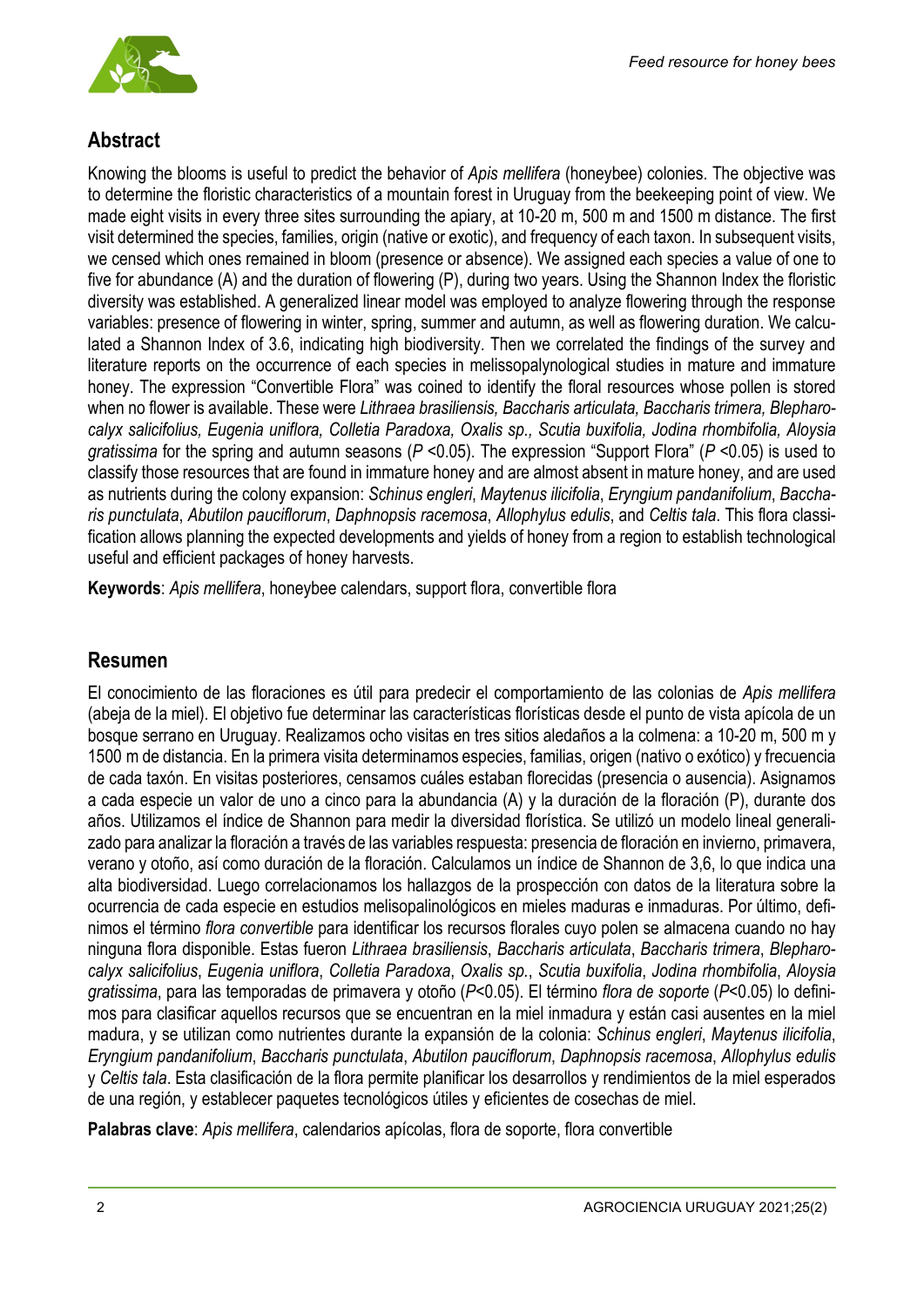

## **Resumo**

O conhecimento das flores é útil para prever o comportamento de colônias de *Apis mellifera* (abelha do mel). O objetivo foi determinar as características florísticas de uma floresta montanhosa no Uruguai do ponto de vista apícola. Fizemos oito visitas em três locais no entorno do apiário: a 10-20m, 500m e 1500m de distância dele. A primeira visita determinou as espécies, famílias, origem (nativa ou exótica) e frequência de cada táxon. Nas visitas subsequentes, censuramos quais permaneceram em flor (presença ou ausência). Atribuímos a cada espécie um valor de um a cinco para abundância (A) e duração da floração (P), durante dois anos. Usando o Índice de Shannon, a diversidade florística foi estabelecida. Um modelo linear generalizado foi empregado para analisar a floração através das variáveis resposta: presença de floração no inverno, primavera, verão e outono, bem como a duração da floração. Calculamos um Índice de Shannon de 3,6, indicando alta biodiversidade. Após correlacionar os achados do levantamento e relatos da literatura sobre a ocorrência de cada espécie em estudos melisopalinológicos em mel maduro e imaturo. O termo "Flora Conversível" foi cunhado para identificar os recursos florais cujo pólen é armazenado quando nenhuma flor está disponível. Estes foram *Lithraea brasiliensis, Baccharis articulata, Baccharis trimera, Blepharocalyx salicifolius, Eugenia uniflora, Colletia Paradoxa, Oxalis sp., Scutia buxifolia, Jodina rhombifolia, Aloysia gratissima* para as estações de primavera e outono (P <0,05). O termo "Flora de Apoio" (P <0,05) é usado para classificar os recursos encontrados no mel imaturo e quase ausentes no mel maduro e são usados como nutrientes durante a expansão da colônia: *Schinus engleri*, *Maytenus ilicifolia*, *Eryngium pandanifolium*, *Baccharis punctulata*, *Abutilon pauciflorum*, *Daphnopsis racemosa*, *Allophylus edulis* and *Celtis tala*. Esta classificação da flora permite planejar os desenvolvimentos e rendimentos esperados do mel de uma região para estabelecer embalagens tecnológicas úteis e eficientes de colheita de mel.

**Palavras-chave**: *Apis mellifera*, calendários de abelhas, flora de suporte, flora conversível

#### **1. Introduction**

Apis mellifera (Honeybees) are eusocial insects<sup>(1)(2)</sup>. They collect carbohydrates, proteins, minerals, and vitamins from flowers, which are essential for their biological development $(1)(3)(4)$ . Their eating habits are more selective than other eusocial insects, such as *Bombus gerstaekeri*<sup>(5)</sup>. Although these are both insects that always visit the same type of flowers (Flower constancy) $(5)(6)$ , the honeybees first analyze the nutritional quality of them and then trigger the massive collection of the colony in the selected source. While other insects visit the same flowers only because of the shape, for example, tubular corolla, regardless of the food quality offered<sup>(5)</sup>.

According to Simcock and others $(7)$ , honeybees show sensitivity to amino acids in nectar, and preferentially drink those solutions containing amino acids over pure sucrose solutions, presumably differentiating between the two rewards through pre-digestive mechanisms and the nutritional state of the colony<sup>(8)</sup>. This fact restricts visits to a type of flower

once it qualifies as the best (nectar or pollen)(5). Then, the honeybee organizes its collection with the rest of the colony´s collectors and begin the selected food search $(8)(9)$ . Finally, they take it to a particular place, the nest, whether to consume it directly, store or age it, to transform it into honey for further consumption. They collect the supply of floral resources throughout the seasons(10). This constitutes the beehive's food storage for the period when there are no flowers that can also be used for colony growth(11). In such cases, it does not remain for a long time in the colony. Honeybees choose four or five species to feed themselves and store as a food reserve in the hive(12).

Forage's flight distance is one of the highest costs in terms of time and energy that a worker honeybee must weigh against the food's gain $(13)$ . They have evolved exceptional sensitivity to measuring relative energetic rewards and to discovering new forage sources in the landscape, so a forager will only re-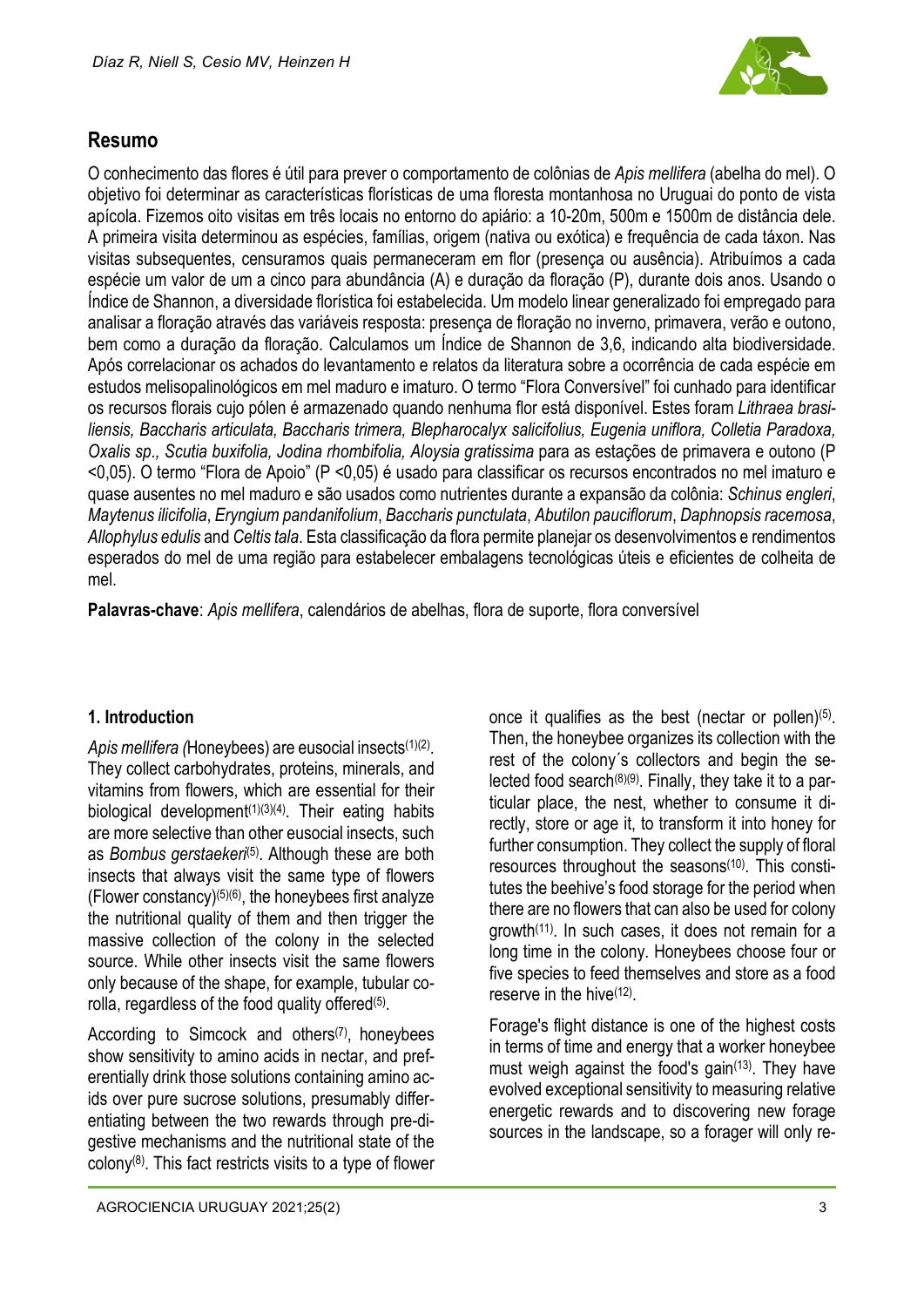

cruit another honeybee inside hives for the best forage sites known at any given time(14). Therefore, each communication between explorer honeybees and recruited honeybees inside hives has already passed a cost-benefit analysis(15). This means that explorer bees will define an average feeding area as close to the hive as possible, seeking the best efficiency in food collection. Then, they communicate it to the other forager bees directing the foraging efforts within an average radius of influence. The mean feeding radius of bees ranges from several hundred meters to 1500 m, (up to 5500 m) depending on the spatial and temporal context. According to Beekman and Ratniek<sup>(13)</sup>, the flight distance from the hive to the foraging patch affects feeding costs in terms of time, energy expenditure, and grazing mortality. When the landscape is made up of small patches with high diversity over time, foragers can quickly gather food in all types of patches without travelling long distances, and colonies benefit from the diversity of vegetation near the nest $(16)$ .

Steffan-Dewenter and others<sup>(17)</sup> studied the effects of plant's context of landscapes on bees in experimental plots with a varying radius of 250, 500, 750, 1000, 1500, 2000, 2500 and 3000 m, which were selected based on known flight and foraging distances for solitary bees and honeybees. They determined that the floral diversity positively influences bees' permanence in a region and has more temporal stability. The honeybees are sustainable in habitats with a diversity of species<sup>(18)</sup>. The more diverse(19) and rich flora a zone has, the more influential is on the bees population dynamic<sup>(20)</sup><sup>(21)</sup>. The knowledge and characterization of the environment's blooms allow us to predict the behavior, development, and maintenance of bee colonies(14).

The most common methodology to determine the botanical origin of nectar and the contribution of nectar-pollen resources used by hives is the melissopalynological study $(22)$ . The analysis of the types of pollen present in honey makes it possible to know the flowers selected by bees and contributes to decision making protocols that improve beekeeping. The result obtained through these analyses in mature honey indicates the floral diversity, forest vegetation and composition of plant species that honeybees visit to get and extract nectar to mature and

store later in the hive. On the other hand, it is possible to detect the plants used by honeybees analyzing nectar in the hive (immature honey), which will be consumed during the colony's growth period<sup>(11)</sup>.

The present study aimed to determine the floristic characteristics of a mountain forest region in Lavalleja, Uruguay, throughout the seasons, during two years. Specifically, we determined the food resource availability for honeybees. This study's results show the potential of this type of regions for apicultural activities in the future.

# **2. Materials and methods**

## **2.1 Study area and sampling**

The work began in March 2014, on a property located between route N 8 and N 81, Uruguay (34º 54' 01, 34" S, 55° 31' 19, 18" W). Within the region, we selected a mountain forest with groups of various native woody plant species; with a strongly hilly profile with a slope that oscillates between 12 and 25% and poorly developed soil, with a neutral to moderately alkaline pH. The climate is warm subtropical serrano<sup>(23)</sup> with average temperatures of 25°C in summer and 13°C in winter, with an average annual rainfall of 800-1000 mm. Precipitation is the lowest in December, averaging 85 mm, and 124 mm is the average fall in April, the month with the highest rainfall of the year. From the phytogeography point of view, the vegetation belongs to the mountain forest of Lavalleja Department. Mountain forests occupy a vast area in Uruguay and have a high floral diversity(24). Some characteristic taxa are *Heterothalamus alienus* and *Baccharis sp.* Along with shrubs such as *Dolichandra unguis-cati* and *Daphnopsis racemosa*. The trees are mainly by *Lithraea brasiliensis, Schinus sp.* and Myrtaceae. *Lithraea brasiliensis* is one of the most abundant species in these forests. Myrtaceae represents the species *Blepharocalyx salicifolius* and *Myrrhinium loranthoides, Eugenia uruguayensis, Eugenia uniflora* and *Myrceugenia glaucescens*(24)*.* Due to its topographic and edaphic characteristics, it is an area not suitable for agriculture, but in general, it supports the development of low forestry activity, especially of Eucalyptus species, accompanied by subsistence live-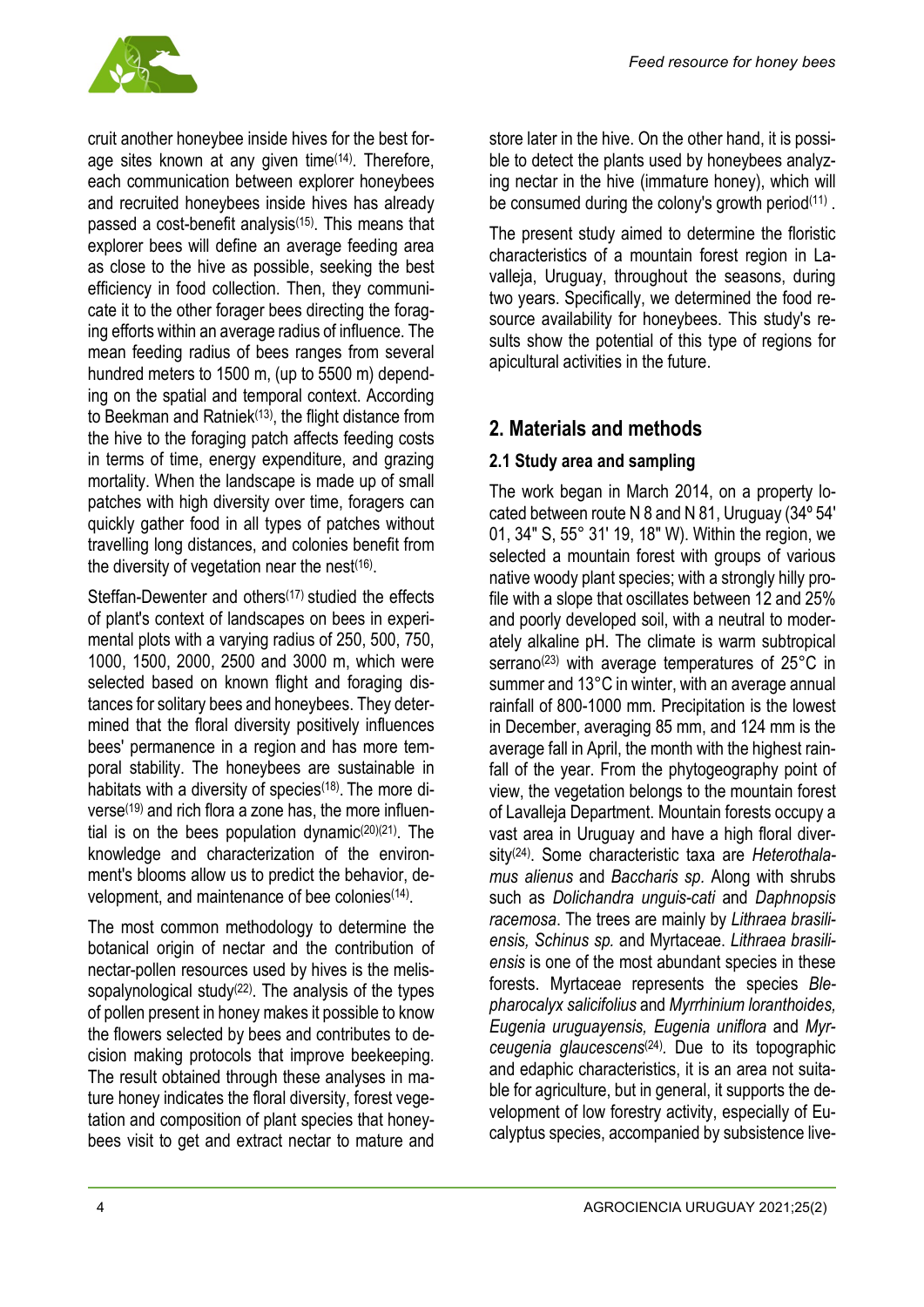

stock. In this area, beekeeping is carried out commercially with a prevalence of diverse and stable vegetation(25), without agriculture that might support an ecological niche for honeybees.

We surveyed floral species found within the flight radius of a bee under normal conditions, estimated as 1.5 km, since this work aimed to evaluate plant species from a beekeeping point of view(13). We marked three randomly chosen and zigzag transects sites over the area of influence in one apiary with 20 hives. We located transect one at a 10-20 meters, site two at 500 m, and three at 1.500 m. Each site was 3 m wide by 20 m long (180 m²) (0.018 ha). The sampling area represented 0.01% of the foraging area. We sampled in eight opportunities during the morning (8 am to 1 pm), over two years, each during a different middle season (winter, spring, summer, and autumn) to measure plant attributes floristic composition: taxonomy, frequency, abundance and flowering time.

#### **2.2 Plant attributes**

Firstly, to check the floral diversity of the region, we characterized in the first visit each taxon by botanic family and botanic species and we determined from those not initially identified at the site through comparison with arboretum samples. We estimated the similarity between species in terms of floristic composition by the species accumulation curve, with the Shannon Index. This index evaluates floral heterogeneity based on two factors: the number of floral species present and their relative abundance<sup>(26)</sup>. We studied the richness of the species by the species accumulation method $(27)$ . The heterogeneity of plants given by the floristic composition registered identifies the site in a specific category of vegetation. It demonstrates the richness of plant species of a particular type of vegetation calculated as the sum of all the different species recorded in each transect or plots(28)(29). The species' diversity had two main components: number of botanic species and fairness (number of individuals of each species) frequency, and abundance. In subsequent visits over two years, we assessed the presence and duration of flowering (yes or not). We rated the species surveyed in relation to the abundance (A) with scale = 1 (Rare = one individual); 2 (Minor importance =

two-five individuals); 3 (Secondary = six-eight individuals); 4 (Abundant = nine-12 individuals); 5 (Very Abundant = more than 12 individuals).

We studied the time they remained in bloom through the seasons with the following scale  $(P) = 1$  (Less than one season blooming); 2 (One flowering season); 3 (Two flowering season); 4 (Three flowering seasons); 5 (All year flowering) (Table 1). Also, we determined and applied the term *Native* (N) to the natural plants of Uruguay not introduced or naturalized. On the contrary, *Exotic* (E) is the term for an introduced plant.

Then, we searched for literature that reported honeybee pollen in samples of both mature and immature honeys in order to characterize the plants found in the ecoregion as suppliers of nectar for bees. Pollen analysis in immature honey makes possible to detect the flowers used for daily hive activities that are not usually present in the stored mature honey because the honeybees consume them during the period of expansion of the colony. On the other hand, mature honey allows to identify the pollen of the flowers that were chosen to be used as stores for the periods that there are no flowers in the environment, which is the harvest time of the beekeepers. Méndez and others(30) stated that the importance of determining the flora represented in immature honey lies in detecting the plants used early by bees and generally not represented in the harvested mature honey, as their nectar is consumed during the growth period of the hive. However, Salgado and Pire(11) and Salgado and others(31) valued these plants as a beekeeping resource*.*

Finally, we constructed and defined the terms "Convertible Flora" and "Support Flora". The first term is the flora that bees will store inside the hive (Stored honey). This flora serves as store for the period when there are no blooms inside the hives and simultaneously meets three conditions: 1) Melissopalynological studies reported pollen from this flora in mature honey; 2) we reported that it remained in bloom for more than one season, and 3) we found that their flowering scale was abundant or very abundant. When worker honeybees are overexposed with flora they will accumulate only four or five flowering species in the hive $(12)$ . We defined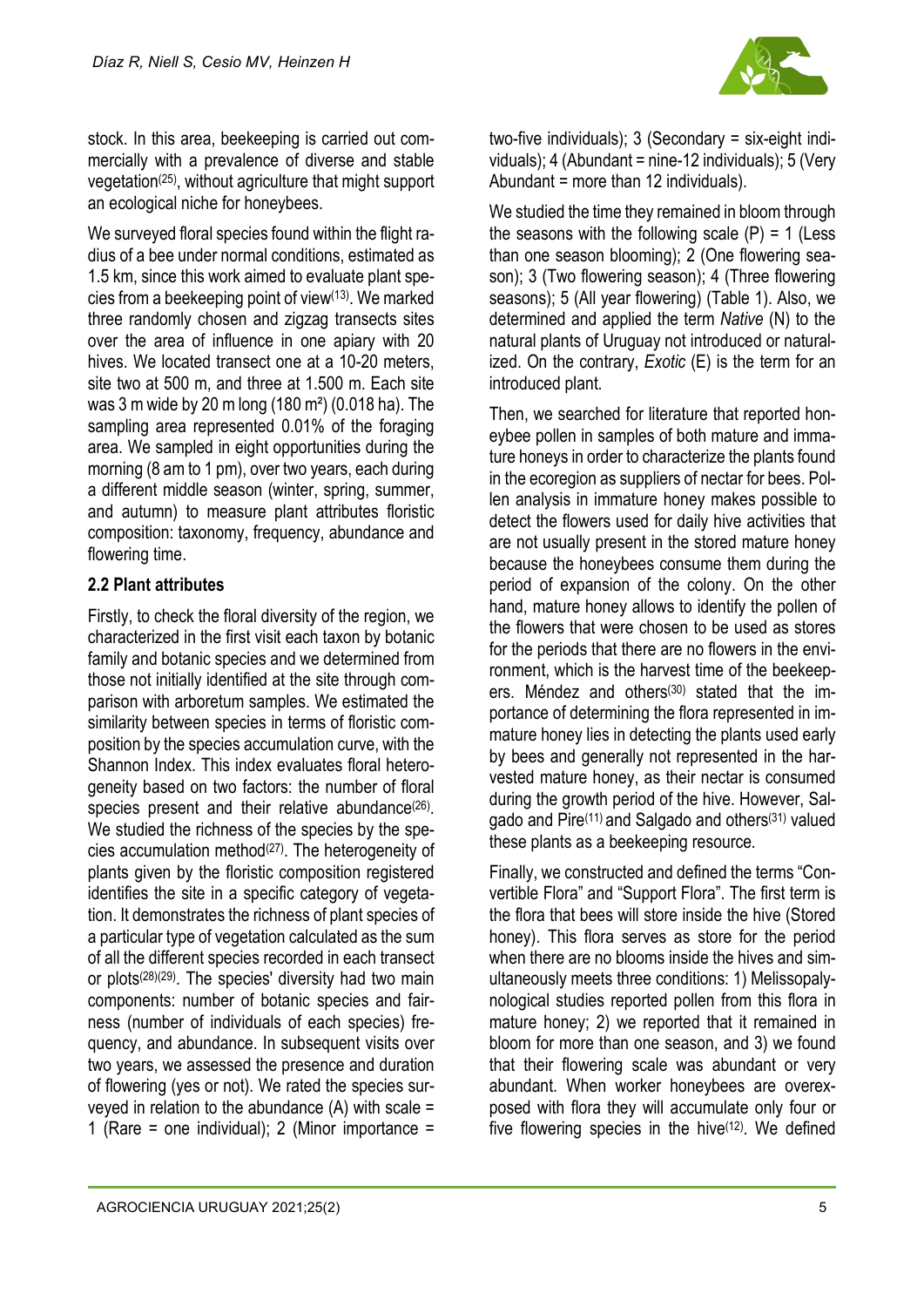

"Support Flora" as those floral species found in immature honey in melissopalynological studies in the literature, and that during this study remained in bloom for a short period and were not abundant (less than five individuals).

#### **2.3 Statistical analysis**

We created an evaluation matrix with all the collected data. We used the Vegan: community ecology package for Shannon Index(32). To explain the factor fixed (Dependent variable) flowering, the random factors (Variables) = seasonality (autumn, spring, summer and winter), abundance, and periodicity were assessed with the Generalized Linear Models (GLM) function using maximum significance as partition criterion. This model allowed the use of non-normal distributions of errors (such as binomials, for ex. presence or absence of blooms) and non-constant variances. In this study, there was a binary response: the presence of flowers (1) and absence of flowers (0); therefore, the use of GLM is justified. All the statistical and graphical analyzes were made with program R V.3.3.2<sup>(33)</sup>.

## **3. Results**

This study indicated the diversity with Shannon Index (H) was: site 1: 3.5878, site 2: 3.6513, and site 3: 3.6689. The average value was 3.6160, and the variance 0.001051. The total number of species that bloomed showed no significant difference between each site  $(P= 0.9679)$ . We observed site one  $= 45$ species, site two =  $48$  species, site tree =  $46$  species.

We identified 48 species distributed in 28 families of Angiosperms. Those with the highest number of representatives (58% of the total) were Asteraceae (8 species), Myrtaceae (6 species), Fabaceae (3 species), Rhamnaceae (3 species), Anacardiaceae (2 species), Apiaceae (2 species), Cactaceae (2 species), Bignoniaceae (2 species); the remaining (42 %) was represented by 20 families with one representative (Table 1).

The species accumulation curve is shown in Fig.1.

Figure 1. Accumulation Curve of Species. On the X-axis, we showed the sampling effort made (Three units effort). The Y-axis represented the number of species found for each level-sampled



We assessed 91.7% of the taxa to native species. and the remaining 8.3% to exotic ones (Table 1, Supplementary Material). The flower calendar (Figure 2) begins in winter (27%) with only few species flowered, then spring (63%), where the number of species flowered increased abruptly, reaching the maximum. Flowering species dropped down during summer (25%), and rose again in autumn (35%), when a second flowering occurred.

Figure 2. Calendar species flowering number. On the X-axis, we showed the observed number of species flowering. The Y-axis represented the season of year sampled



We found significant differences between spring and autumn but there were not significant differences in summer (*P*= 0.86296) and winter (*P*= 0.45406).

We found in blooms (*P*<0.05) by species *= Aloysia gratissima* (*P*=0.172 x10-3), *Baccharis trimera*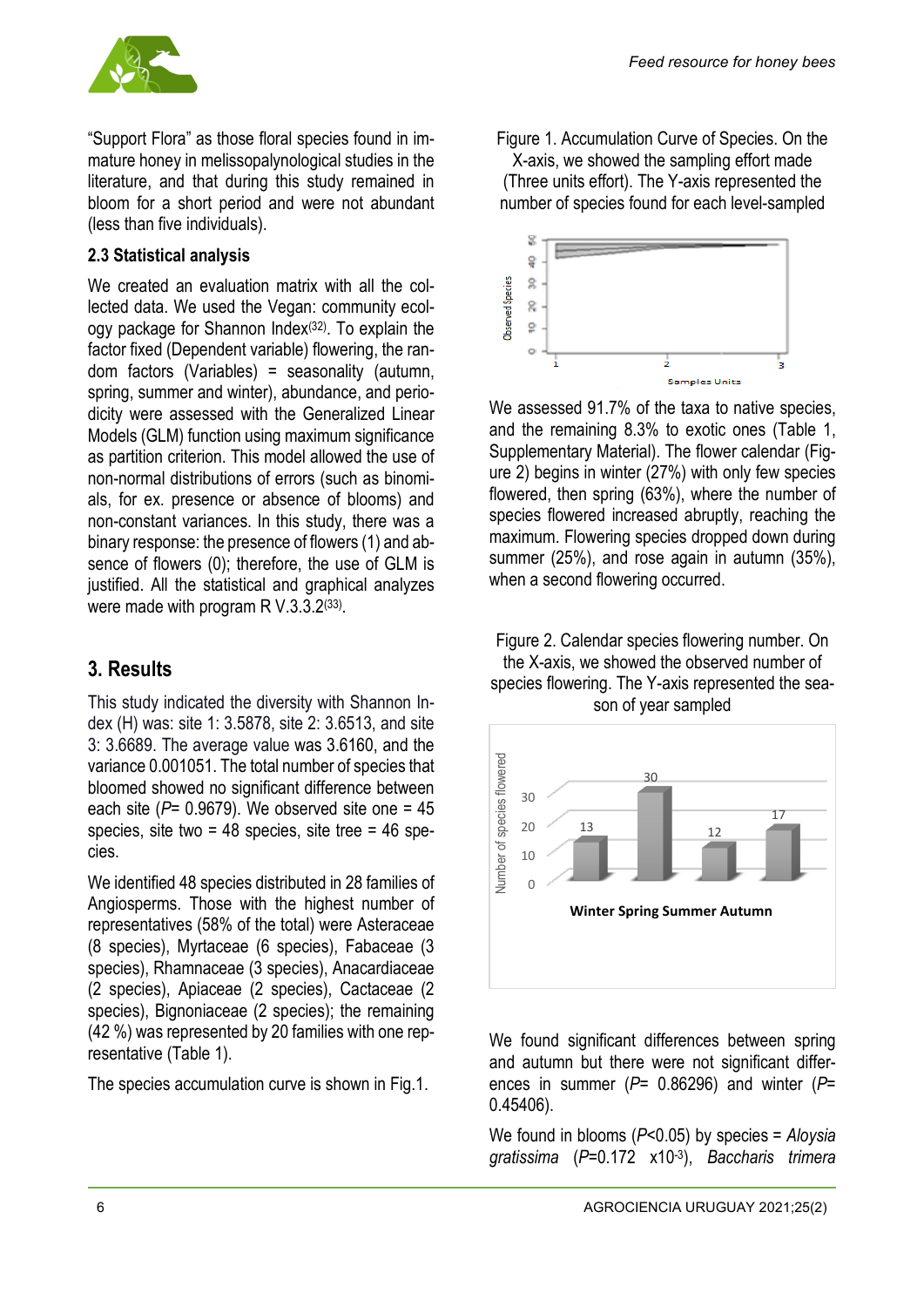

 $(P=0.376 \times 10^{-5})$ . Baccharis articulate ( $P=0.633 \times 10^{-5}$ <sup>5</sup>), Blepharocalyx salicifolius ( $P = 0.977$  x10<sup>-3</sup>), Jodina rhombifolia (P=0.0241), Eugenia uniflora  $(P=0.172 \times 10^{-3})$ . Baccharis articulata ( $P=7.96 \times 10^{-3}$ **Schinus** engleri (P=0.01012). Celtis  $5$ ). tala (P=0.010), Eryngium pandanifolium (P=0.0121), and Scutia buxifolia (P=0.010).

We were able to establish the flowering time (P) (the time they remained in bloom throughout the seasons of the year) for the species identified. The species that staved in bloom for less than one season were: Ammi visnaga, Baccharis dracunculifolia, Heterothalamus alienus. Berberis laurina. Clytostoma callistegioides. Tillandsia areguitae. Opuntia arechavaletae, Ipomoea cairica, Calliandra tweedii, Abutilon pauciflorum, Eucalyptus globulus, Myrrhinjum loranthoides. Psidium cattleianum. Ligustrum lucidum. Clematis campestris.Condalia buxifolia. Fagara sp., Xylosma tweediana, and Vitex megapotamica (Table 1). On the other hand, all of the species that stayed in bloom for more than two seasons were shrubs, except Baccharis (L) (P<0.05).

We found 15 abundant species and two very abundant ones but species that significantly differed (P<0.05) were: Lithraea brasiliensis. Baccharis articulata. Baccharis trimera. Blepharocalyx salicifolius, Eugenia uniflora, Oxalis sp., Jodina rhombifolia, Aloysia gratissima, Colletia paradoxa, Scutia buxifolia

We presented research by regional authors from subtropical environments (Argentina, Brazil and Uruguay) in Table 1 Supplementary Material. We characterized the 48 species according to whether their pollen was found in immature and/or mature honeys.

We could not find for nine of the species detected in our survey any melissopalynological studies. They were: Baccharidastrum triplinervium, Berberis laurina, Clytostoma callistegioides, Tillandsia arequitae. Styrax leprosus. Cypella herbertii. Fagara sp., Vitex megapotamica and Psidium cattleianum.

Table 1. Flowering family and species list according to time of year they were flowering (spring, summer, autumn and winter), abundance (A), flowering time (P) and flora beekeeping interest (BF). The standard errors Pr (> IzI): SC= Signif. Codes: 0 '\*\*\*' 0.001 '\*\*' 0.01 '\*' 0.05 '.' 0.1 ' ' 1

| Family             | <b>Specie</b>                      | <b>Spring</b> | Summer | <b>Autumn</b> | <b>Winter</b> | ${\bf A}^1$ | P <sup>2</sup> | BF <sup>3</sup>        | <b>Pr</b> (> $ z $ ) <sup>4</sup> |
|--------------------|------------------------------------|---------------|--------|---------------|---------------|-------------|----------------|------------------------|-----------------------------------|
| Anacardi-<br>aceae | Lithraea brasiliensis              |               |        |               |               | 4           | 4              | с                      |                                   |
|                    | Schinus engleri                    |               |        |               |               | 3           | 3              | s                      | $\star$                           |
| Apiaceae           | Ammi visnaga                       |               |        |               |               | 3           |                | $\overline{\text{SS}}$ | 0.40887                           |
|                    | Eryngium pandanifolium             |               |        |               |               | 3           | 3              | s                      |                                   |
| Asteraceae         | Baccharidastrum tri-<br>plinervium |               |        |               |               | 3           | 2              | O                      | 0.36248                           |
|                    | Baccharis articulata               |               |        |               |               | 4           | 4              | c                      | ***                               |
|                    | Baccharis dracunculifolia          |               |        |               |               | 4           |                | SS                     | 0.67236                           |
|                    | Baccharis punctulata               |               |        |               |               | 2           | 2              | s                      |                                   |
|                    | Baccharis salicifolia              |               |        |               |               | 4           | 3              | SS                     | 0.9999                            |
|                    | <b>Baccharis trimera</b>           |               |        |               |               | 5           | 5              | С                      | ***                               |
|                    | <b>Heterothalamus alienus</b>      |               |        |               |               | 3           |                | SS                     | 0.36248                           |
|                    | Senecio brasiliensis               |               |        |               |               | 3           | $\overline{2}$ | SS                     | 0.31965                           |
| Berberida-<br>ceae | <b>Berberis laurina</b>            |               |        |               |               |             |                | O                      | 0.65684                           |
| Bignonia-<br>ceae  | Clytostoma callistegi-<br>oides    |               |        |               |               | 4           |                | O                      | 0.16400                           |
|                    | Dolichandra unguis-cati            |               |        |               |               | 2           | 3              | <b>MP</b>              | **                                |
| Boragina-<br>ceae  | Echium plantagineum                |               |        |               |               |             | 3              | SS                     | 0.67236                           |
| Brome-<br>liaceae  | Tillandsia arequitae               |               |        |               |               | 3           |                | O                      | 0.67236                           |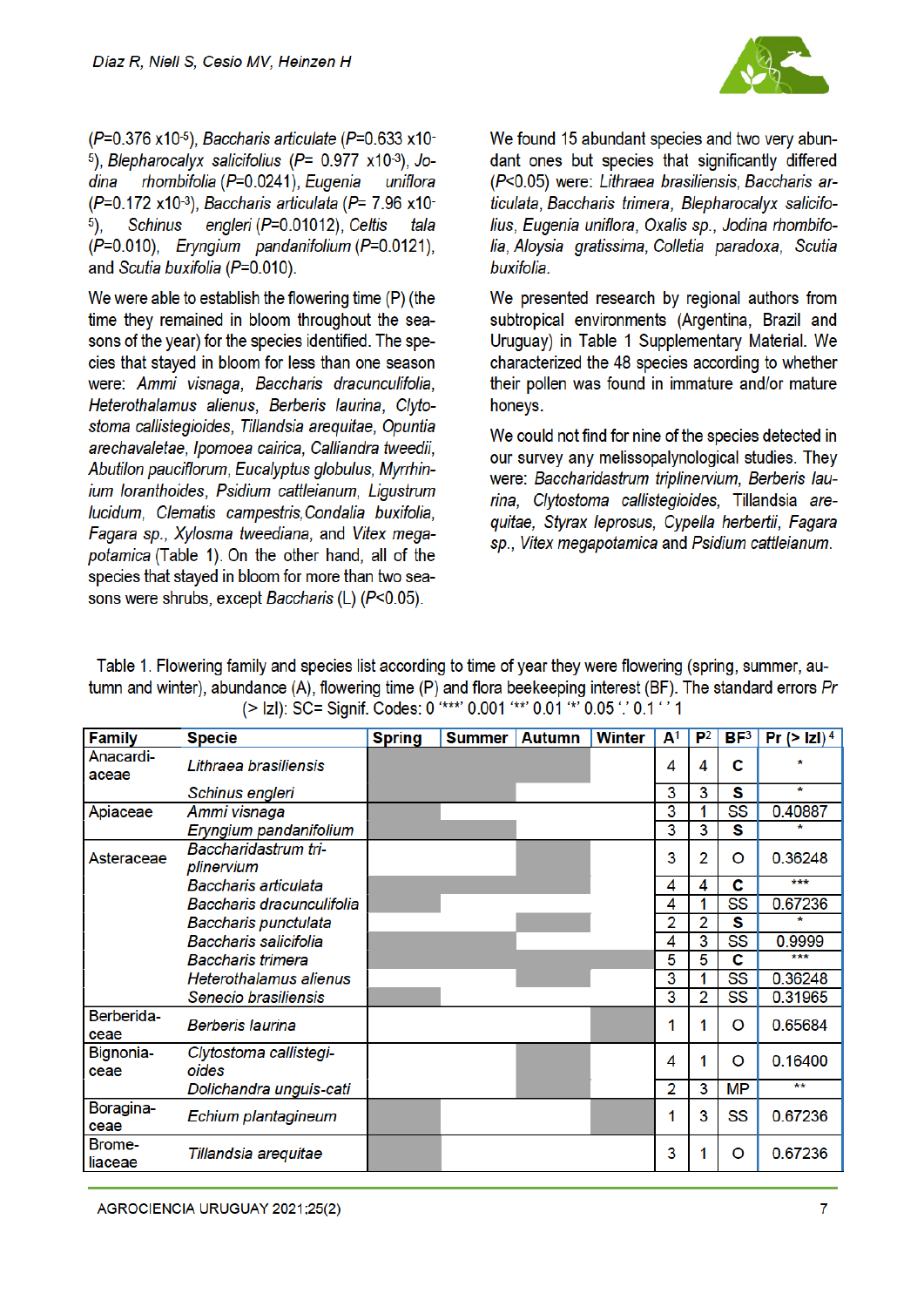

| <b>Family</b>       | <b>Specie</b>                     | <b>Spring</b> | <b>Summer Autumn</b> | <b>Winter</b> | ${\sf A}^1$             | $P^2$          | BF <sup>3</sup>         | <b>Pr</b> (> $ z $ ) <sup>4</sup> |
|---------------------|-----------------------------------|---------------|----------------------|---------------|-------------------------|----------------|-------------------------|-----------------------------------|
| Cactaceae           | Opuntia arechavaletae             |               |                      |               | $\overline{2}$          | 1              | $\overline{\text{SS}}$  | 0.16400                           |
|                     | Wiginsia sp.                      |               |                      |               | 4                       | $\overline{2}$ | $\overline{\text{ss}}$  | 0.16400                           |
| Celas-<br>traceae   | Maytenus ilicifolia               |               |                      |               | 1                       | 3              | S                       | $\star$                           |
| Convolvu-<br>laceae | Ipomoea cairica                   |               |                      |               | 3                       | 1              | SS                      | 0.67236                           |
| Styracaceae         | <b>Styrax leprosus</b>            |               |                      |               | $\overline{2}$          | 2              | O                       |                                   |
| Euphorbia-<br>ceae  | Sebastiania klotzschiana          |               |                      |               | 4                       | $\overline{2}$ | SS                      | 0.67236                           |
| Fabaceae            | Caesalpinia gilliesii             |               |                      |               | 1                       | 2              | <b>MP</b>               |                                   |
|                     | Calliandra tweedii                |               |                      |               | 1                       | 1              | <b>MP</b>               | 0.67236                           |
|                     | Mimosa pigra                      |               |                      |               | 4                       | $\overline{2}$ | SS                      | 0.63927                           |
| Iridaceae           | Cypella herbertii                 |               |                      |               | $\overline{4}$          | $\overline{2}$ | O                       | 0.98204                           |
| Malvaceae           | <b>Abutilon pauciflorum</b>       |               |                      |               | 1                       | 1              | S                       |                                   |
| Myrtaceae           | <b>Blepharocalyx salicifolius</b> |               |                      |               | 4                       | $\overline{4}$ | $\overline{\mathbf{c}}$ | **                                |
|                     | Eucalyptus globulus               |               |                      |               | 1                       | 1              | $\overline{\text{SS}}$  | 0.06803                           |
|                     | Eugenia uniflora                  |               |                      |               | 4                       | $\overline{4}$ | C                       |                                   |
|                     | Myrceugenia glau-                 |               |                      |               |                         |                |                         |                                   |
|                     | cescens                           |               |                      |               | 1                       | $\overline{2}$ | <b>MP</b>               | 0.67236                           |
|                     | <b>Myrrhinium loranthoides</b>    |               |                      |               | 3                       | 1              | <b>MP</b>               | 0.40887                           |
|                     | Psidium cattleianum               |               |                      |               | $\overline{2}$          | 1              | $\overline{\mathsf{o}}$ | 0.67236                           |
| Oleaceae            | Ligustrum lucidum                 |               |                      |               | $\overline{\mathbf{1}}$ | 1              | $\overline{\text{ss}}$  | 0.36248                           |
| Oxalidaceae         | Oxalis sp.                        |               |                      |               | $\overline{5}$          | $\overline{2}$ | $\overline{\mathbf{c}}$ |                                   |
| Ranuncula-<br>ceae  | Clematis campestris               |               |                      |               | 3                       | 1              | SS                      | 0.11522                           |
| Rham-<br>naceae     | Colletia paradoxa                 |               |                      |               | 4                       | 2              | C                       |                                   |
|                     | Condalia buxifolia                |               |                      |               | $\overline{3}$          | 1              | $\overline{\text{ss}}$  | 0.99987                           |
|                     | Scutia buxifolia                  |               |                      |               | $\overline{4}$          | $\overline{2}$ | $\overline{\mathbf{c}}$ |                                   |
| Rutaceae            | Fagara sp.                        |               |                      |               | $\overline{2}$          | 1              | $\overline{\mathsf{o}}$ | 0.22637                           |
| Santalaceae         | Jodina rhombifolia                |               |                      |               | 4                       | 3              | $\overline{\mathbf{c}}$ |                                   |
| Salicaceae          | Xylosma tweediana                 |               |                      |               | $\overline{3}$          | 1              | $\overline{\text{SS}}$  | 0.67236                           |
| Sapin-<br>daceae    | Allophylus edulis                 |               |                      |               | $\overline{2}$          | 3              | S                       | $\star$                           |
| Thymelae-<br>aceae  | Daphnopsis racemosa               |               |                      |               | $\overline{2}$          | 3              | s                       | $\star$                           |
| Canna-<br>baceae    | Celtis tala                       |               |                      |               | 3                       | 4              | S                       | $\star$                           |
| Verbena-<br>ceae    | Aloysia gratissima                |               |                      |               | 4                       | 3              | C                       | ***                               |
| Lamiaceae           | Vitex megapotamica                |               |                      |               | $\overline{3}$          | 1              | $\circ$                 | 0.67236                           |

1 Abundance (Number of species) with scale= 1 = Rare (One individual), 2 = Minor importance (2 to 5 individuals), 3 = Secondary (6 to 8 individuals),  $4 =$  Abundant (9 to 12 individuals),  $5 =$  Very Abundant (more 12 individuals). <sup>2</sup> Scale= 1 = Less than one season, 2 = One season, 3 = Two seasons, 4 = Three seasons, 5 = All of the season. 3 C = Convertible Flora, S = Support Flora, SS = Secondary Flora, O = Not bee flora, MP = Meliponas Flora. 4 Deviance Residuals: Deviance Residuals: Min (-2.4519), 1Q (-0.5719), Median (-0.2706), 3Q (0.5143), Max (2.9664). Dispersion parameter for binomial family taken to be 1. Null deviance: 1483.9 on 1151 degrees of freedom. Residual deviance: 918.1 on 1093 degrees of freedom. AIC: 1036.1

On the other hand. Schwab and others<sup>(28)</sup> and Paleologos and others<sup>(29)</sup> demonstrated a positive relationship between plant diversity and sustainability entomofauna, allowing to fulfill the ecological functions that ensure stability and resilience of insects.

Santos and others<sup>(34)</sup> indicated that in Uruguay bees should not have protein problems in their diet when pollen supply is heterogeneous; that is, it comes from different flowers. Our data showed a diverse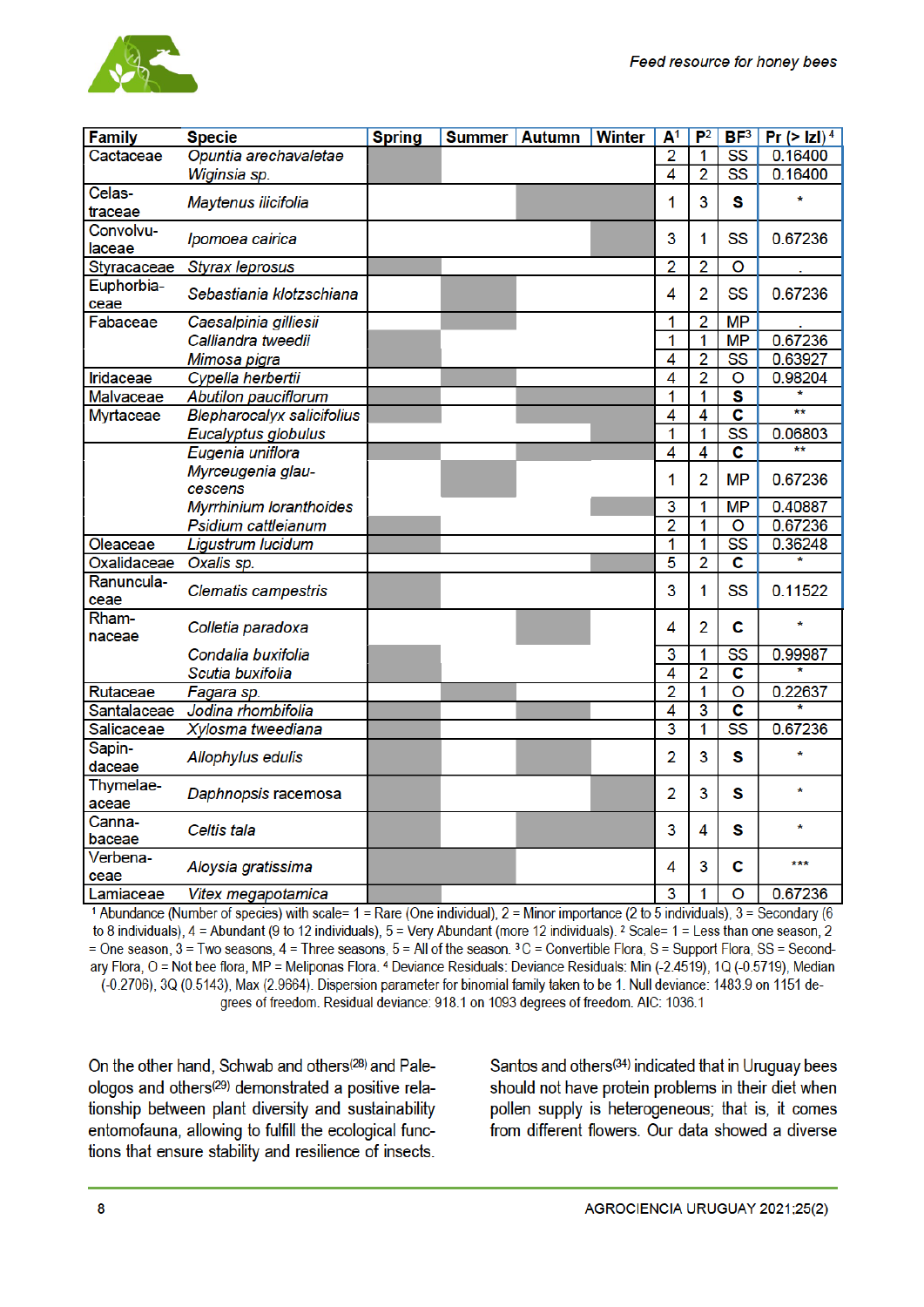

landscape with a high number of floral species, distributed in several families that spread their blooms throughout the year, with a diverse offer of nectar and pollen, which should guarantee a nutritional balance for bees.

The flowering behavior in terms of the family differed significantly (*P*= 7,594 x10-06). Many of the identified species belonged to the entomophilic botanical family. In this study, the most appropriate flower supply was Asteraceae, Myrtaceae, Rhamnaceae and Fabaceae. Sánchez and Lupo<sup>(35)</sup> also cited them as essential families in the flora studies of beekeeping in the Sierras de Santa Bárbara (Native Flora, Argentina). We found Asteraceae and Myrtaceae contributed throughout the seasons, standing out in autumn and winter respectively. Simultaneously, [Rhamnaceae](https://www.google.com/search?rlz=1C1CHBF_esUY847UY847&sxsrf=ALeKk018kRPvpah9Gl2LE4xj9bW2WvCiFw:1610998778750&q=Rhamnaceae&spell=1&sa=X&ved=2ahUKEwih8cKPnqbuAhVZDrkGHVoHCEYQkeECKAB6BAgeEDM) and Fabaceae stood out mainly in spring but did not in the entire period. These results agree with what Valtierra and Bonifacino(36) documented that Asteraceae is one of the three most abundant families in Uruguay with 77 species, and within it, *Baccharis* (L) is the most important genus. Other authors reported these species<sup> $(24)(25)$ </sup> as typical and adapted bushes to the mountain areas in Lavalleja, Uruguay.

In Uruguay, the average period of availability of food resources for bees begins at the end of winter; reaching a flowering peak in spring that then gradually decreases in summer, steps up in autumn and drops almost to zero in winter. The primary honey harvest season is from late spring to late summer. For 15 years, silvoapiculture activities are associated with eucalyptus plantations for industrial purposes in Paysandú, Río Negro, Tacuarembó, Cerro Largo and Durazno departments, allowing the honey harvest to extend until late autumn.

We did not find studies about *Psidium cattleianum*, but Córdova(37) cited *Psidium guayava* in Mexican honey, referred to pollen in mature honey from bees in the region.

Flores and Sánchez(38) documented pollen of *Dolichandra unguis-cati, Calliandra tweedii, Caesalpinia gilliesii, Myrceugenia glaucescens*, *Myrrhinium loranthoides* in Meliponas´s honey (MP) but not in honeybee´s honey.

Table 1 shows the results after the species categorization as "Convertible Flora" (C) and "Support Flora" (S). The species that were abundant (*P*<0.05) or very abundant (*P*<0.05) and which during two or more seasons remained in bloom (*P*<0.05) were reported in mature honey melissopalynological studies and showed significant differences were: *Lithraea brasiliensis, Baccharis articulata, Baccharis trimera, Blepharocalyx salicifolius, Eugenia uniflora, Oxalis sp., Colletia paradoxa, Scutia buxifolia, Jodina rhombifolia, Aloysia gratissima.* On the other hand, we categorized eight species as "Support Flora" (S) according to the attributes of abundance and remaining flowering throughout the seasons (*P*<0.05), and reported in studies of immature honey: *Schinus engleri*, *Maytenus ilicifolia*, *Eryngium pandanifolium*, *Baccharis punctulata*, *Abutilon pauciflorum*, *Daphnopsis racemosa*, *Allophylus edulis* and *Celtis tala*. (Table 1 and Table S1 of Supplementary Material). We also counted the "Secondary Flora" (SS) when it met the "Support Flora" requirements, but the statistical analyses were not significant, because they were available in bloom for bee fleetingly in little time or quantities, but they are valued as a beekeeping resource, they are presented in Table S1 (SS).

# **4. Discussion**

According to Margalef<sup>(39)</sup>, the Shannon Index ranges from 1 to 5 and values below 2 indicate low diversity, from 2 to 3.5 indicate medium diversity, and above 3.5 indicate high diversity. The results of our study indicated high diversity landscapes  $(IS=3.6)$ .

Figure 1 shows the Species Accumulation Curve. The slope of the species-sampling curve decreased, reaching zero and theoretically corresponded to the fact that the sampling effort to find new species reached zero. These results are in line with those of Brussa and Delfino<sup> $(24)$ </sup> and Baston<sup> $(25)$ </sup>, that characterized an area of mountain ranges in Uruguay (Lavalleja) as one with a high diversity and repeated species in the landscape(25).

The Uruguay floral curve is similar to that observed by Basilio and Romero<sup>(40)</sup> in neighbor regions such as the Lower Delta of the Paraná River, by Andrada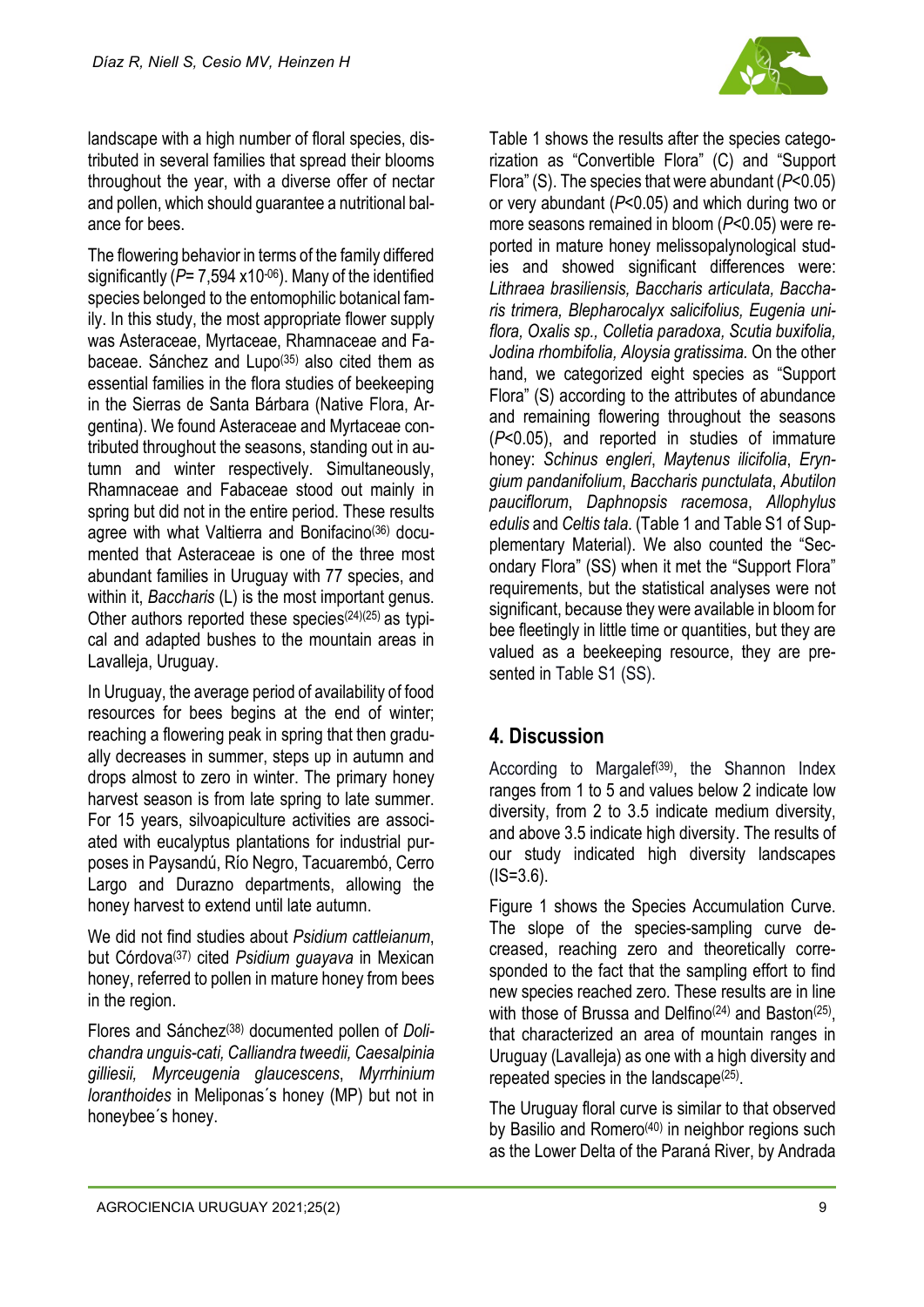

and Tellería<sup>(41)</sup> in southern regions of Argentina, such as the south of Caldenal, and by Tellería<sup>(42)</sup> in the Pampeana Argentina region. However, we determined that there were flower offers throughout the year with one peak of blooms in spring and second minor peak in autumn. This result is similar to those reported by Forcone and others $(43)$  in honey Lower Valley of the Chubut River Argentina, with the forages spread and increased in start autumn.

In the Asteraceae family, *Baccharis* stood out as an essential resource, according to what was observed by Sánchez and Lupo<sup>(35)</sup> in the different beekeeping areas of Jujuy (Argentina). *Baccharis sp.* sources of nectar and pollen are species with herbaceous and shrub habits. Tejera and others<sup>(44)</sup> point them as one of the primary sources of nectar-pollen, and Corbella and others(45) described it in honey in hives along the Uruguayan coastal zone, as well as Daners and Tellería<sup>(46)</sup>, who described it in commercialized (ripe) honey types from Uruguay. In this study, we detected some species with consecutive blooms that spanned during spring (*B. dracunculifolia, B articulata, B. salicifolia, B. trimera*), summer and autumn (*B. articulata, B. salicifolia B. triplinervium, B. trimera, B punctulata*) as well as winter (*B. trimera*).

Torreta and Basilia(47) documented self-incompatibility and the needs of biotic pollinators for (Dioecious) *Scutia buxifolia*, *Schinus longifolia*, and *Jordina rhombifolia*, and other native species; these species are attractive to bees. As well as other anemophilous species, such as *Celtis tala*, whose pollen was found in honey. It hints that bees are somehow attracted regardless the type of pollination of the species (Autogamy, allogamy in particular anemophilous pollination). Similarities between the pollen found in beehive honey and the native forest support this assumption. However, Fagundez $(48)$ , Salgado and others<sup>(31)</sup> and Méndez and others<sup>(30)</sup> found anemophilous pollen in both mature and immature honey, and according to D'Albore<sup>(49)</sup> the presence in the honey of pollen from anemophilous species is attributed to the contamination of the nectar produced within the hive (Secondary contamination).

We present *Celtis tala* as a "Support Flora" (*P* <0.05) despite being anemophilia, since it remains

blooming in spring, autumn and winter and its presence in honey has been reported as indicated above, with values ranging from 0.4 22.1%, the majority (63%) of the studies detected less than 1% of occurrence, which the bee can collect through pollen and its presence in honey could result from secondary contamination within the colony.

Asteraceae and Fabaceae were the most represented families in honey pollen within the studied area. These results agree with studies carried out by Burgos and Sánchez<sup>(50)</sup>, Méndez and others<sup>(30)</sup> in Argentina for immature honey, and Sánchez and Lupo(35) in mature honey.

Salgado and others<sup>(31)</sup>, Daners and Tellería<sup>(46)</sup>, Corbella and others(45) , Bazzuro and others(51), Sánchez and Lupo<sup>(35)</sup>, as well as Fagúndez<sup>(48)</sup> mentioned *Baccharis sp. pollen* type in mature *Apis mellifera* honey in different frequency classes.

Méndez and others<sup>(30)</sup> studied the pollen in immature honey Junglas of Jujuy (Argentina) and identified as the dominant pollen the *Scutia sp.* and *Condalia sp.*, which were censed in the area of study. Salgado and others<sup>(31)</sup> found in honey from the phytogeographic province of Chaco, *Scutia buxifolia* pollen and ranked it as a vital nectariferous resource for hives with a dominant secondary presence in mature honey.

Basilio and Romero<sup>(40)</sup> highlight the apicultural value of secondary species as an early resource for the hive, allowing the development and increase of its population.

We found 17 species reported in both mature and immature honey studies. These were *Schinus engleri*, *Eryngium pandanifolium*, *Baccharis dracunculifolia*, *Baccharis articulata*, *Baccharis punctulata*, *Baccharis salicifolia*, *Baccharis trimera*, *Senecio brasiliensis*, *Mimosa Pigra*, *Opuntia arechavaletae*, *Sebastiania klotzschiana*, *Abutilon pauciflorum*, *Blepharocalyx salicifolius*, *Ligustrum lucidum*, *Colletia paradoxa*, *Allophylus edulis*, *Celtis tala*.

Jato and others(52) reported the change in the use of support flora for reserve by hives that went through unfavorable weather, and after beginning the storage period, fact also indicated by Basilio and Romero<sup>(40)</sup>.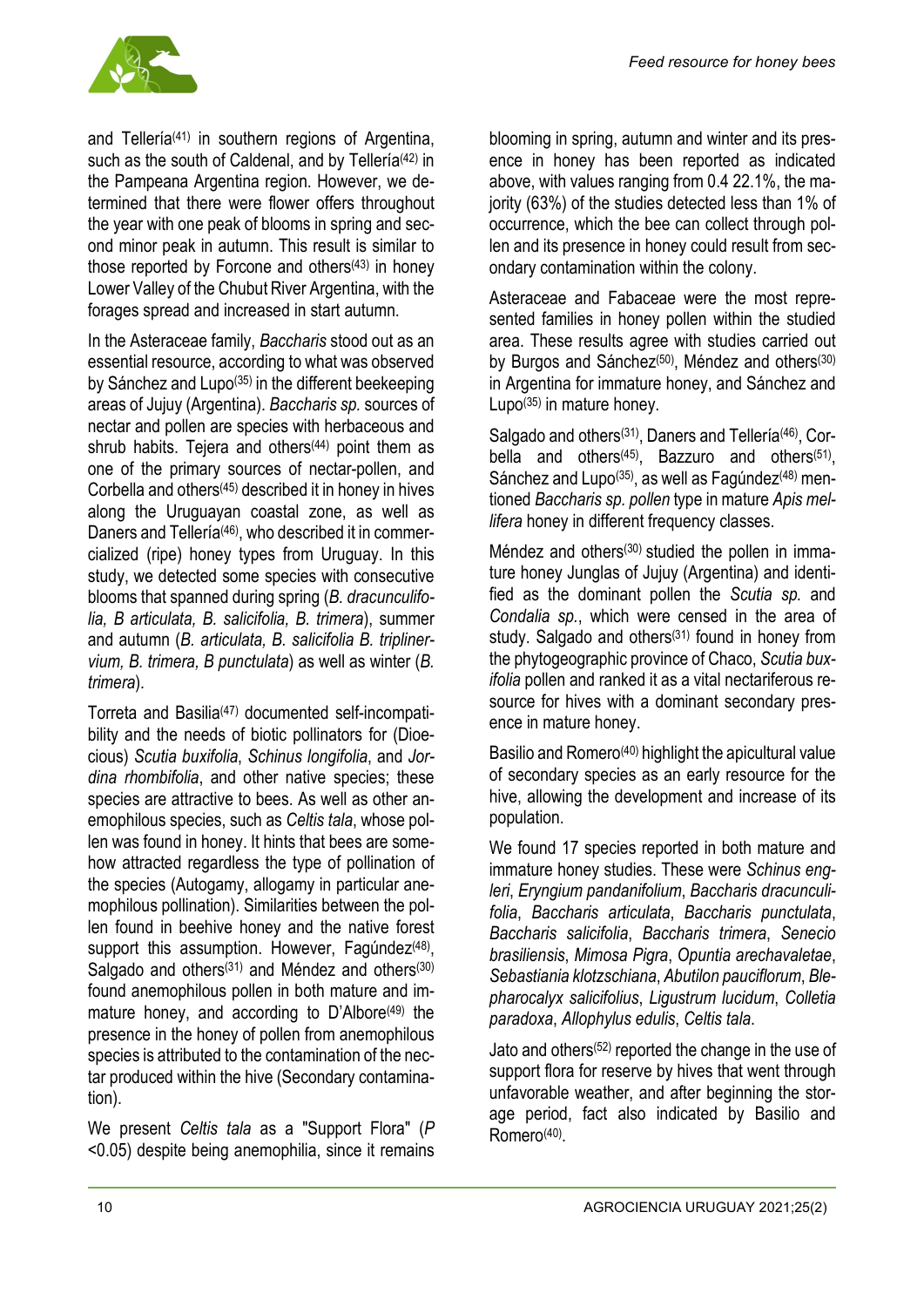

Our results hinted that spring and autumn are two probable peaks of honey harvest by bees. The use of early resources that support beehive survival is called "Support Flora". Some species that play this role were identified (*P*<0.05): *Schinus engleri*, *Maytenus ilicifolia*, *Eryngium pandanifolium*, *Baccharis punctulata*, *Abutilon pauciflorum*, *Daphnopsis racemosa*, *Allophylus edulis* and *Celtis tala*. These results highlight the importance of the flora survey and the melissopalynological analysis in mature and immature honey. The combination of these tools will help to correctly evaluate the environments for apiculture, according to the occurrence of species of beekeeping interest. Otherwise, potentially interesting ecosystems for apicultural activities could be disregarded.

# **5. Conclusions**

The landscape of native forest in Lavalleja was determined to be a homogeneous zone with high diversity (Shannon Index 3.6) and high availability of food resources for bees. These zones are a proper niche for honeybee breeding and apiculture.

The vegetation survey carried out in the three study sites allowed to determine 48 species, belonging to 28 botanical families. The best represented in species diversity were Asteraceae, Myrtaceae, Rhamnaceae and Fabaceae.

There were 10 species characterized as "Convertible Flora": *Lithraea brasiliensis, Baccharis articulata, Baccharis trimera, Blepharocalyx salicifolius, Oxalis sp., Eugenia uniflora, Colletia paradoxa, Scutia buxifolia, Jodina rhombifolia, Aloysia gratissima.* All of them significantly differed during spring and autumn in terms of blooming. The species classified as "Support flora" were eight: *Schinus engleri*, *Eryngium pandanifolium*, *Baccharis punctulata*, *Maytenus ilicifolia*, *Abutilon pauciflorum*, *Allophylus edulis*, *Daphnopsis racemosa*, *Celtis tala*.

From the analysis, it appears that native species constitute the leading resource throughout the beekeeping season. The beekeeping potential of the area resides in the native flora, mainly in the woody species. In addition, the flowering supply period was extensive compared to other regions of Uruguay.

The strategy followed to survey the flora of beekeeping interest allows another approach: to move towards a more effective use of food resources for beekeeping. Hives are expected to be more productive when the presence of "Support and Convertible flora" is known, as proper management strategies can be developed. In such way, the suitability of different environments for developing apicultural activities can be compared, as well as the types and diversity of honey that can be harvested.

## **Acknowledgements**

Especial thanks to Miguel Pimienta, for the hives, and Roberto Castañe, who helped in the data collection during fieldwork. This work was funded by FPTA\_INIA 320 project.

## **Author contribution statement**

RD: conceptualization, data collection, analysis, article writing; SN, VC: conceptualization, analysis and manuscript review**.** HH: conceptualization analysis and draft writing, revising and editing.

## **Data transparency**

Data were available. The entire data set supporting the results of this study was published in the article itself.

# **References**

1. Seeley TD. The wisdom of the hive: the social physiology of the honeybee colonies. Cambridge: Harvard University Press; 1995. 295p.

2. Keller L. Behavioral plasticity: levels of sociality in bees. Curr Biol. 2015;13(16):644-5.

3. Nicolson S. Bee food: the chemistry and nutritional value of nectar, pollen, and mixtures of the Two. Afr Zool. 2011;46:197-204.

4. Brodschneider R, Crailsheim K. Nutrition and health in honeybees. Apidologie. 2010;41:278-94.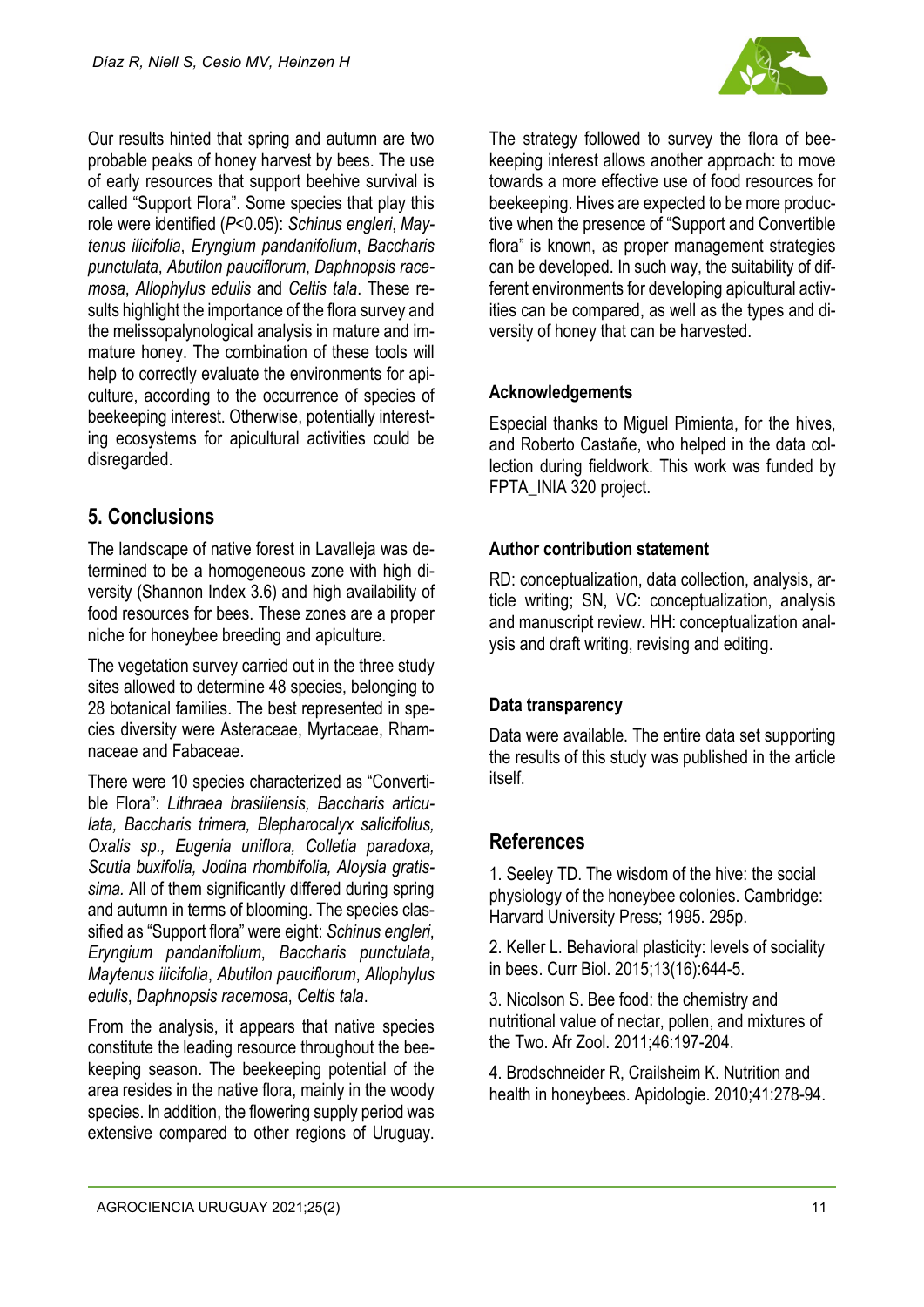

5. Amaya M. Memoria y Aprendizaje en la escogenia floral de las abejas. Acta Biol Colomb. 2009;14(2):125-36.

6. Waser N. Flower constancy: definition, cause, and measurement. Am Nat.1986;127:593-603.

7. Simcock NK, Gray HE, Wright GA. Single amino acids in sucrose rewards modulate feeding and associative learning in the honeybee. J Insect Physiol. 2014;69:41-8.

8. Seeley TD. Social foraging in honeybees: how nectar foragers assess their colonys nutritional status. Behav Ecol Sociobiol. 1989;24:181-99.

9. Gruter W, Farina M. Nectar distribution and its relation to food quality in honeybee (Apis mellifera) colonies C. Insectes Soc. 2007;54:87-94.

10. Forcone A. Fuentes de néctar y polen utilizadas por Apis mellifera en el valle inferior del río Chubut (Argentina) [doctoral's thesis]. Bahía Blanca: Universidad Nacional del Sur; 2002. 220p.

11. Salgado CR, Pire SM. Análisis polínico de las mieles del noroeste de la provincia de Corrientes (Argentina). Darwiniana. 1998;36:87-93.

12. Crane E. Honey: comprehensive survey. London: Heinemann; 1975. 645p.

13. Beekman M, Ratniek FLW. Long-range foraging by the honeybee, *Apis mellifera* L. Funct Ecol. 2000;14:490-6.

14. Núñez JA, Giurfa M. Motivation and regulation of honeybee foraging. Bee World. 1996;77(4):182- 96.

15. Núñez JA. Honeybee foraging strategies at a food source in relation to its distance from the hive and the rate of sugar flow. J Apic Res. 1982;21(3):134-50.

16. Ghazoul J. Floral diversity and the facilitation of pollination. Ecology. 2006;94:295-304.

17. Steffan-Dewenter I, Münzenberg U, Bürger C, Thies C, Tscharntke T. Scale dependent effects of landscape context on three pollinator guilds. Ecology. 2002;83:1421-32.

18. Potts S, Vulliamy B, Dafni A, Ne'eman G, Willmer P. Linking bees and flowers: how do floral communities structure pollinator communities? Ecology. 2010;84(10):2628-42.

19. Mcintosh R. Concept and Terminology of Homogeneity and Heterogeneity. In: Kolasa J, Pickett STA, editors. Ecological Heterogeneity. New York: Springer; 1991. p. 24-46.

20. Lázaro A, Totland O. Local floral composition and the behaviour of pollinators: attraction to foraging within experimental patches. Ecol Entomol. 2010;35:652-61.

21. Neuman M, Starlinger F. The significance of different indices for stand structure and diversity in forest. Forest Ecol Manag. 2001;145:91-106.

22. Louveaux J, Maurizio A, Vorwohl G. Methods of Melissopalinology. Bee World. 1978;59:39-157.

23. Peel MC. Updated world map of Koppen Geiger climate classification. Hydrol Earth Syst Sci. 2007;11:1633-44.

24. Brussa C, Delfino L. Flora y Vegetación del Uruguay: fitogeografía y formaciones vegetales: caracterización y relaciones en el contexto biorregional. In: Memorias del VII Congreso Nacional y VI Congreso Internacional de Profesores de Biología. Tacuarembó: Asociacion de profesores de biologia; 2004. p. 65-72.

25. Baston J. Estudio de la flora arbórea de los bosques de las Sierras de las Ánimas [grade's thesis]. Montevideo (UY): Universidad de la República, Facultad de Agronomía; 1983. 135p.

26. Chao A, Chazdon RL, Shen TJ. A new statistical approach for assessing similarity of species composition with incidence and abundance data. Ecol Lett. 2005;8:148-59.

27. Pla L. Biodiversidad: inferencia basada en el índice de Shannon y la riqueza. Interciencia. 2006;31(8):583-90.

28. Schwab A, Dubois D, Fried P, Edwards P. Estimating the biodiversity of hay meadows in north- eastern Switzerland on the basis of vegetation structure. Agric Ecosyst Environ. 2002;93:197-209.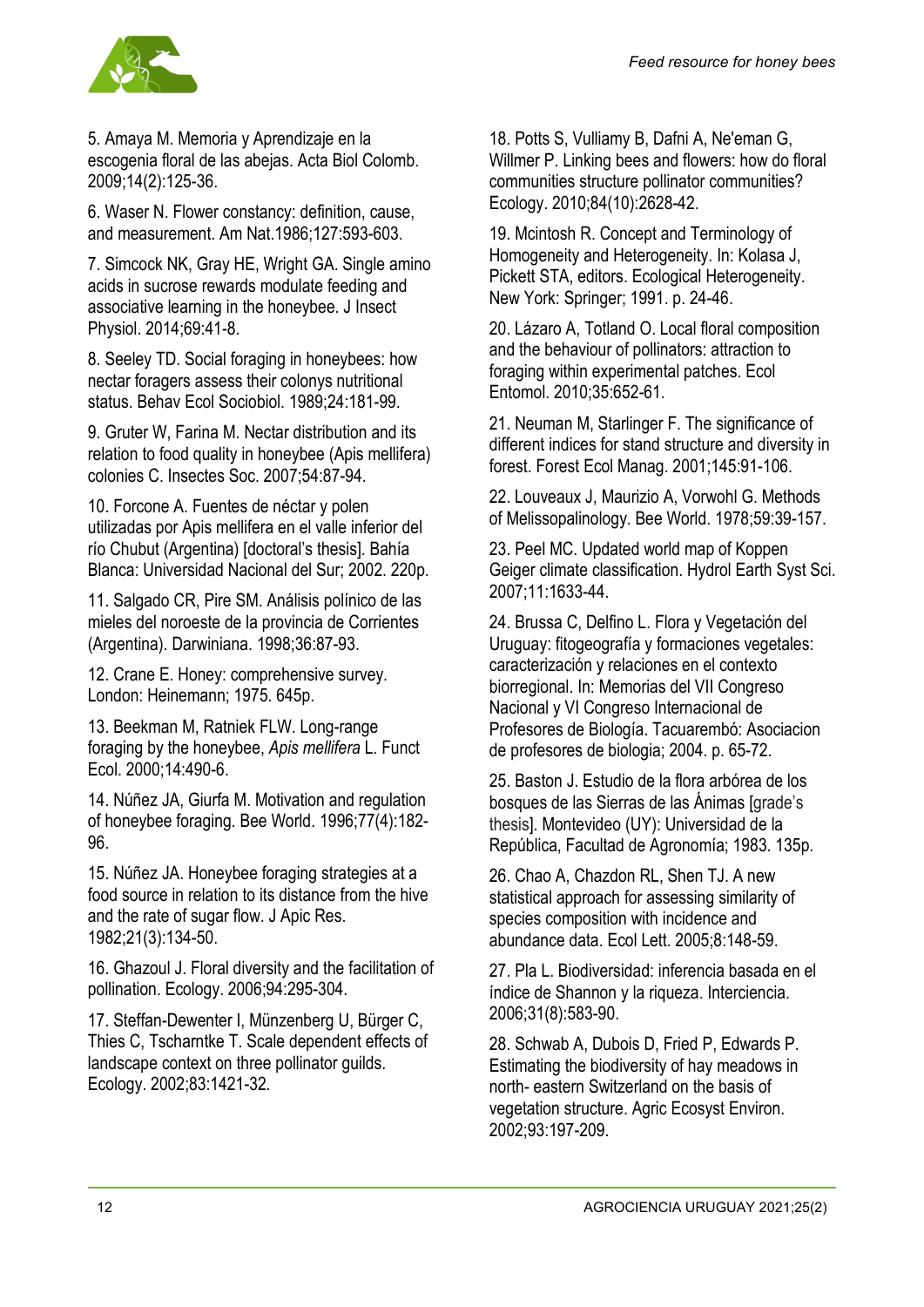

29. Paleologos M, Bonicatto M, Marasas M, Sarandón S. Abundancia y diversidad de la coleopterofauna edáfica asociada a la cobertura vegetal y al monte cercano en viñedos tradicionales de la costa de Berisso, Buenos Aires. In: Actas del lII Congreso Brasilero de Agroecología; V Seminario Internacional sobre Agroecología; I Seminario Estatal sobre Agroecología. Porto Alegre: Embrapa; 2004. 4p.

30. Méndez M, Sánchez A, Flores F, Lupo L. Análisis polínico de mieles inmaduras en el sector oeste de las yungas de Jujuy (Argentina). Bol Soc Argent Bot. 2016;51(3):449-62.

31. Salgado CR, Piesko G, Tellería MC. Aporte de la melisopalinología de la flora melífera de un sector de la Provincia Fitogeográfica Chaqueña. Bol Soc Argent Bot. 2014;49:513-24.

32. Oksanen J, Blanchet FG, Friendly M, Kindt R, Legendre P, McGlinn D, Minchin PR, O'Hara RB, Simpson GL, Solymos P, Stevens MHH, Szoecs E, Wagner H. Vegan: community ecology package [Internet]. R package version 2.5-6. 2019 [cited 2021 mar 22]. Available from: http://bit.ly/2OV9pwk.

33. R Development Core Team. R: a language and environment for statistical computing [Internet]. Vienna: R Foundation for Statistical Computing; 2016 [cited 2021 mar 22]. Available from: https://bit.ly/31v5U2G.

34. Santos E, Invernizzi C, García E, Cabrera C, Di Landro R, Saadoun A, Daners G. Contenido de proteína cruda del polen de las principales especies botánicas utilizadas por las abejas melíferas en Uruguay. Agrociencia Uruguay. 2009;13(2):9-13.

35. Sánchez A, Lupo L. Tipos polínicos presentes en mieles uniflorales de la provincia de Jujuy, Argentina. In: Memorias del 1er. Congreso Argentino de Apicultura; 2006 Jul 28 – 29; Cordoba, Argentina. Cordoba: INTA; 2006. p. 53-5.

36. Valtierra M, Bonifacino J. Revisión taxonómica de Baccharis Sect. Heterothalamus (Less.) (Asteraceae: Asterae) en Uruguay. Bol Soc Argent Bot. 2014;49(4):613-20.

37. Córdova C. Determinación geográfica y botánica de miel de abeja (Apis mellifera L.) del estado de Tabasco, México [master's thesis]. Tabasco (MX): Institución de Enseñanza e Investigación en Ciencias Agrícolas; 2009. 147p.

38. Flores F, Sánchez A. Primeros resultados de caracterización botánica de mieles de tetragonisca angustula Latreille (Apidae, Meliponinae) criadas en la localidad Los Naranjos - Orán – Salta. Bol Soc Argent Bot. 2010;45:81-91.

39. Margalef R. Homage to Evelyn Hutchinson, or why there is an upper limit to diversity. Trans Conn Acad Arts Sci. 1972;44:211-35.

40. Basilio A, Romero E. Contenido polínico en las mieles de la región del Delta del Paraná (Argentina). Darwiniana. 1996;34(1-4):113-20.

41. Andrada AC, Tellería MC. Pollen collected by honeybees (Apis mellifera L.) from south of protein content. Grana. 2005;44:115-22.

42. Tellería MC. Plantas de importancia apícola del Distrito Oriental de la Región Pampeana (Argentina). Bol Soc Argent Bot. 1995;30:131-6.

43. Forcone A, Aloisi PV, Ruppel S, Muñoz M. Botanical composition and protein content of pollen collected by Apis mellifera L. in the north-west of Santa Cruz (Argentinean). Grana. 2011;50:30-9.

44. Tejera L, Invernizzi C, Daners G. Población y recursos alimenticios en colonias de Apis mellifera en Uruguay. Arch zootec. 2003;62:607-10.

45. Corbella E, Tejera L, Cernuschi F. Calidad y origen botánico de mieles del noreste de Uruguay. Rev INIA. 2005;(3):6-7.

46. Daners G, Tellería C. Native vs. introduced bee flora: a palynological survey of honeys from Uruguay. J Apic Res. 1998;37:221-9.

47. Torreta JP, Basilia A. Dispersión polínica y éxito reproductivo de cuatro especies arbóreas de un bosque xerófito de Argentina. Rev Biol Trop. 2009;57(1-2):283-92.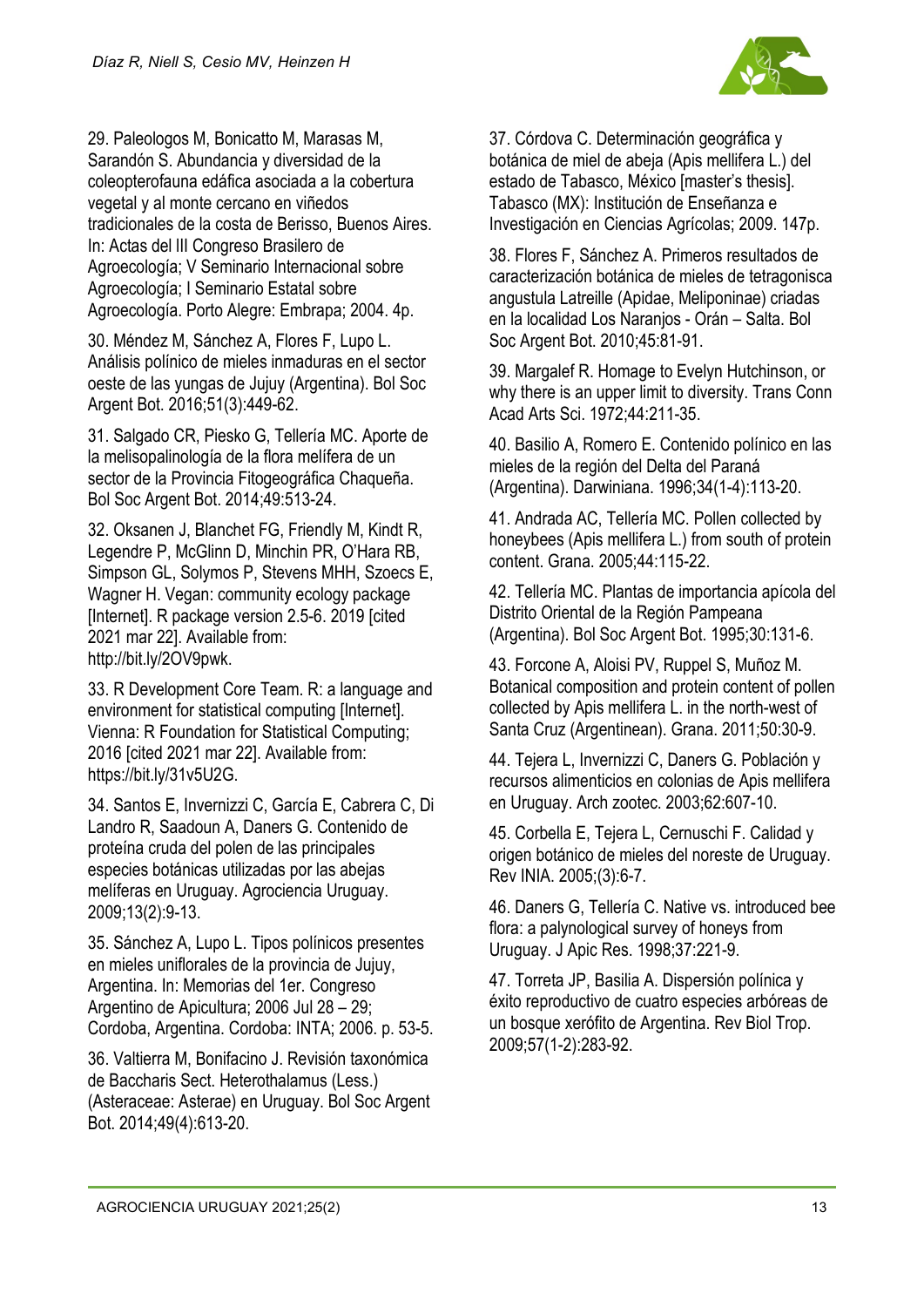

48. Fagúndez GA. Estudio de los recursos nectaríferos y poliníferos utlizados por Apis mellifera en diferentes ecosistemas del Departamento Diamante (Entre Ríos, Argentina) [doctoral's thesis]. Bahía Blanca (AR): Universidad Nacional del Sur; 2011. 285p.

49. D'Albore GR. Methods for the characterization of the botanical and geographical origin of some bee products and for their quality control. In: Mizrahi A, Lensky Y, editors. Bee Products. Boston: Springer; 1997. p. 31-40.

50. Burgos MG, Sánchez AC. Preferencias alimenticias en las mieles inmaduras de Apis mellifera en el Chaco Serrano (Jujuy, Argentina). Bol Soc Argent Bot. 2014;49:41-50.

51. Bazurro D, Díaz R, Sánchez M. Tipificación de miel de palma butiá (Butia capitata) durante la floración de 1995-1996 en el Departamento de Rocha. Rocha: Universidad de la República; 1996. 28p. (Documentos de Trabajo; 12).

52. Jato MV, Iglesias MI, Rodríguez-Gracia V. Una contribución a la Relación ambiental de los espectros de polen de mieles de Ourense. Grana. 1994;33(4-5):260-7.

53. Costa MC, Vergara-Roig VA, Kivatinitz S. A melissopalynological study of artisanal honey produced in Catamarca (Argentina). Grana. 2013;52(3):229-37.

54. Tellería MC, Salgado C, Andrada C. Rhamnaceae asociada a mieles fétidas en Argentina. Rev Mus Argent Cienc Nat. 2006;8(2):237-41.

55. Cabrera MM. Caracterización polínica de las mieles de la provincia de Formosa, Argentina. Rev Mus Argent Cienc Nat. 2006;8:135-42.

56. Cabrera M, Andrada A, Gallez L. Floración de especies con potencial apícola en el Bosque Nativo Formoseño, Distrito Chaqueño Oriental Argentina. Bol Soc Argent Bot. 2013;48:477-91.

57. Gutiérrez B, Quiroz D. Estudio melisopalinologico de dos mieles de la porción Sur del Valle de México. Polibotánica. 2007;23:57-75.

58. Faricelli M, Kraus T, Bianco C. Análisis palinológico de las especies melitófilas de la familia Fabaceae del centro de la Argentina: Parte 1. FAVE Secc Cienc agrar. 2004;3:14-23.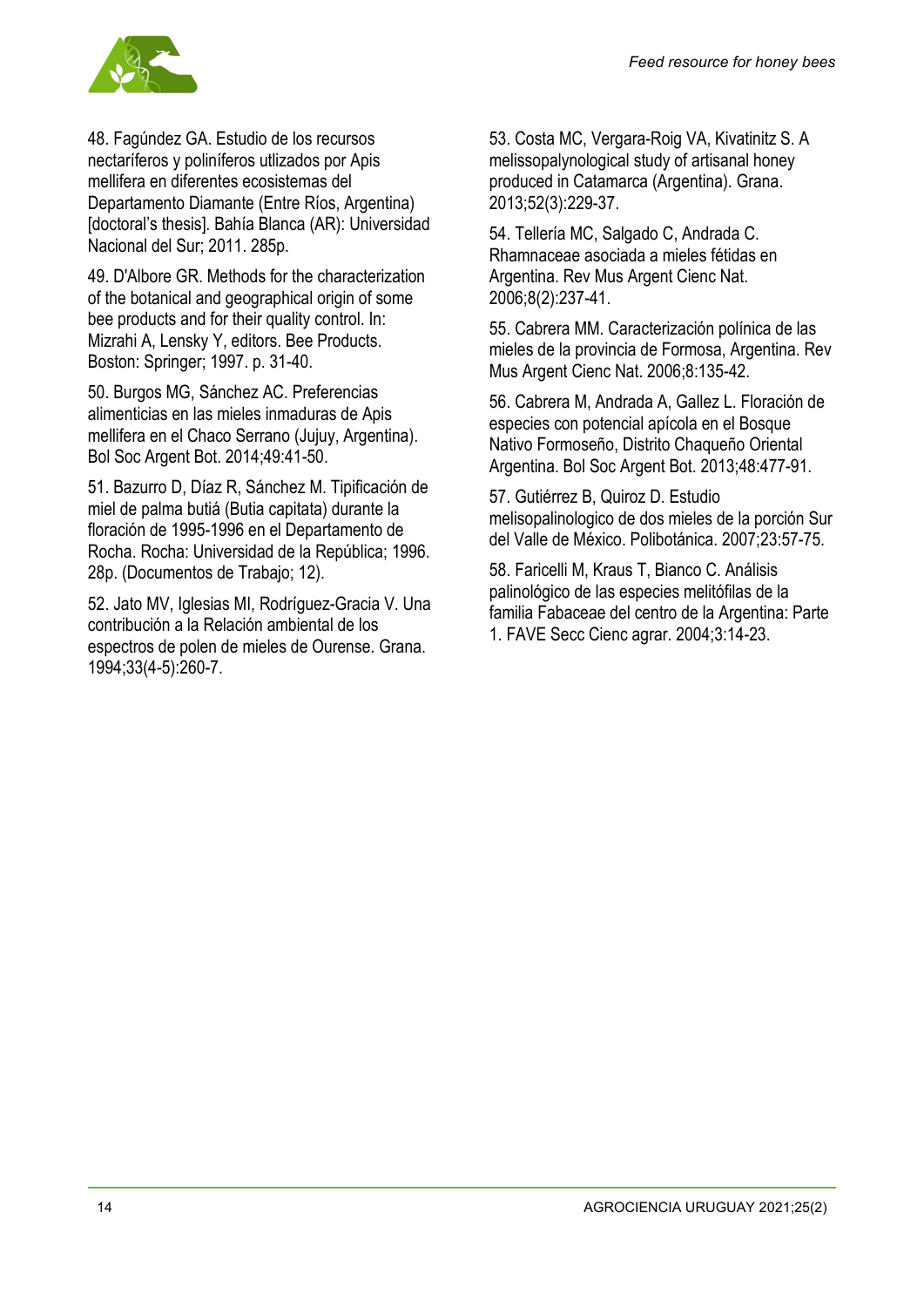

#### **Supplementary material**

Table S1. Flowering family and species list according to Origin (O) = (N) Natives plant; (E) Exotic plant, Frequency (F) = number of individuals by species, and Bee Review found of each pollen species in mature and immature honey

|                     |                                    |              |                  | Bee review according to pollen present in mature honey                                               |
|---------------------|------------------------------------|--------------|------------------|------------------------------------------------------------------------------------------------------|
| Family              | Specie                             | O            | F                | (M), in immature honey (I) o in both (M/I), in meliponas                                             |
|                     |                                    |              |                  | honey(MP), no date=Sd                                                                                |
| Anacardiaceae       | Lithraea brasiliensis              | $\mathsf{N}$ | 9                | $(M)^{(46)}$                                                                                         |
|                     | Schinus engleri                    | N            | 8                | $(M)^{(31)(35)(46)(48)(53)(54)}$ , $(M/I)^{(30)}$                                                    |
| Apiaceae            | Ammi visnaga                       | E(1)         | $\overline{7}$   | $\overline{(\mathbf{M})^{(31)(46)(48)(53)(54)(55)(56)}}$                                             |
|                     | Eryngium pandani-<br>folium        | N            | 8                | $(M)^{(31)(45)(46)(48)(54)(55)(56)}$ , $(M/I)^{(44)}$                                                |
| Asteraceae          | Baccharidastrum tri-<br>plinervium | N            | 8                | Sd                                                                                                   |
|                     | Baccharis articulata               | N            | 8                | $(M)^{(31)(35)(40)(45)(46)(48)}$ , $(I)^{(44)}$ , $(M/I)^{(30)}$                                     |
|                     | Baccharis dra-<br>cunculifolia     | N            | 10               | $(M)^{(31)(35)(40)(46)(48)(53)}$ , $(I)^{(44)}$ , $(M/I)^{(30)}$                                     |
|                     | Baccharis punctu-<br>lata          | N            | 4                | $(M)^{(31)(35)(40)(45)(46)(53)(57)}$ , $(I)^{(44)}$ , $(M/I)^{(30)}$                                 |
|                     | Baccharis salicifolia              | N            | 11               | $(M)^{(31)(35)(40)(45)(46)(53)}$ , $(I)^{(44)}$ , $(M/I)^{(30)}$                                     |
|                     | Baccharis trimera                  | N            | 14               | $\overline{(M)^{(31)(35)(45)(46)(53)}$ , $\overline{(I)^{(44)}}$ , $\overline{(M/I)^{(30)(40)(44)}}$ |
|                     | <b>Heterothalamus</b><br>alienus   | N            | 8                | $(M)^{(46)}$ , $(MI)^{(44)}$                                                                         |
|                     | Senecio brasiliensis               | N            | 8                | $(M)^{(31)(38)(46)(48)(53)(54)}$                                                                     |
| Berberidaceae       | Berberis laurina                   | N            | 1                | Sd                                                                                                   |
| Bignoniaceae        | Clytostoma calliste-<br>gioides    | N            | 9                | Sd                                                                                                   |
|                     | Dolichandra unguis-<br>cati        | N            | 5                | $(MP)^{(35)}$                                                                                        |
| Boraginaceae        | Echium plantagi-<br>neum           | N            | 1                | $(M)$ <sup>(40)</sup> (45)(48)(54)                                                                   |
| <b>Bromeliaceae</b> | Tillandsia arequitae               | N            | 6                | Sd                                                                                                   |
| Cactaceae           | Wiginsia sp.                       | N            | 10               | $\overline{(\mathsf{I})^{(30)}}$                                                                     |
|                     | Opuntia arechavale-<br>tae         | N            | 5                | $(M)^{(53)}$ , $(I)^{(30)}$                                                                          |
| Celastraceae        | Maytenus ilicifolia                | N            | 1                | $(M)^{(48)(53)}$                                                                                     |
| Convolvulaceae      | Ipomoea cairica                    | E            | 4                | $(\overline{\mathsf{M}})^{(57)}$                                                                     |
| Euphorbiaceae       | Sebastiania klotzs-<br>chiana      | N            | 9                | $(M)^{(46)(48)}$ , $(M/I)^{(30)}$                                                                    |
| Fabaceae            | Calliandra tweedii                 | N            | 1                | $(MP)^{(35)}$                                                                                        |
|                     | Mimosa pigra                       | N            | 9                | $(M)^{(46)(53)(55)}$ , $(I)^{(30)}$                                                                  |
|                     | Caesalpinia gilliesii              | N            | 1                | $(M)^{(46)}$ , $(MP)^{(52)(58)}$                                                                     |
| Salicaceae          | Xylosma tweediana                  | N            | $\,6$            | $(\overline{\mathbf{M}})^{(30)(31)}$                                                                 |
| Iridaceae           | Cypella herbertii                  | N            | 10               | Sd                                                                                                   |
| Malvaceae           | Abutilon pauciflorum               | $\mathsf{N}$ | 1                | $(M)^{(31)(48)}$ , $(I)^{(35)}$ (En trazas), $(MI)^{(30)}$                                           |
| Myrtaceae           | Blepharocalyx sali-<br>cifolius    | N            | 11               | $(M)^{(11)}, (I)^{(30)}$                                                                             |
|                     | Eucalyptus globulus                | E            | 1                | $(M)^{(30)(\overline{31})(38)(46)(48)(53)(55)}$                                                      |
|                     | Eugenia uniflora                   | N            | $\boldsymbol{9}$ | $(M)^{(31)(55)}$                                                                                     |
|                     | Myrceugenia glau-<br>cescens       | N            | 1                | $(MP)^{(35)}$                                                                                        |
|                     | Myrrhinium lorant-<br>hoides       | N            | 6                | $(MP)^{(35)}$                                                                                        |